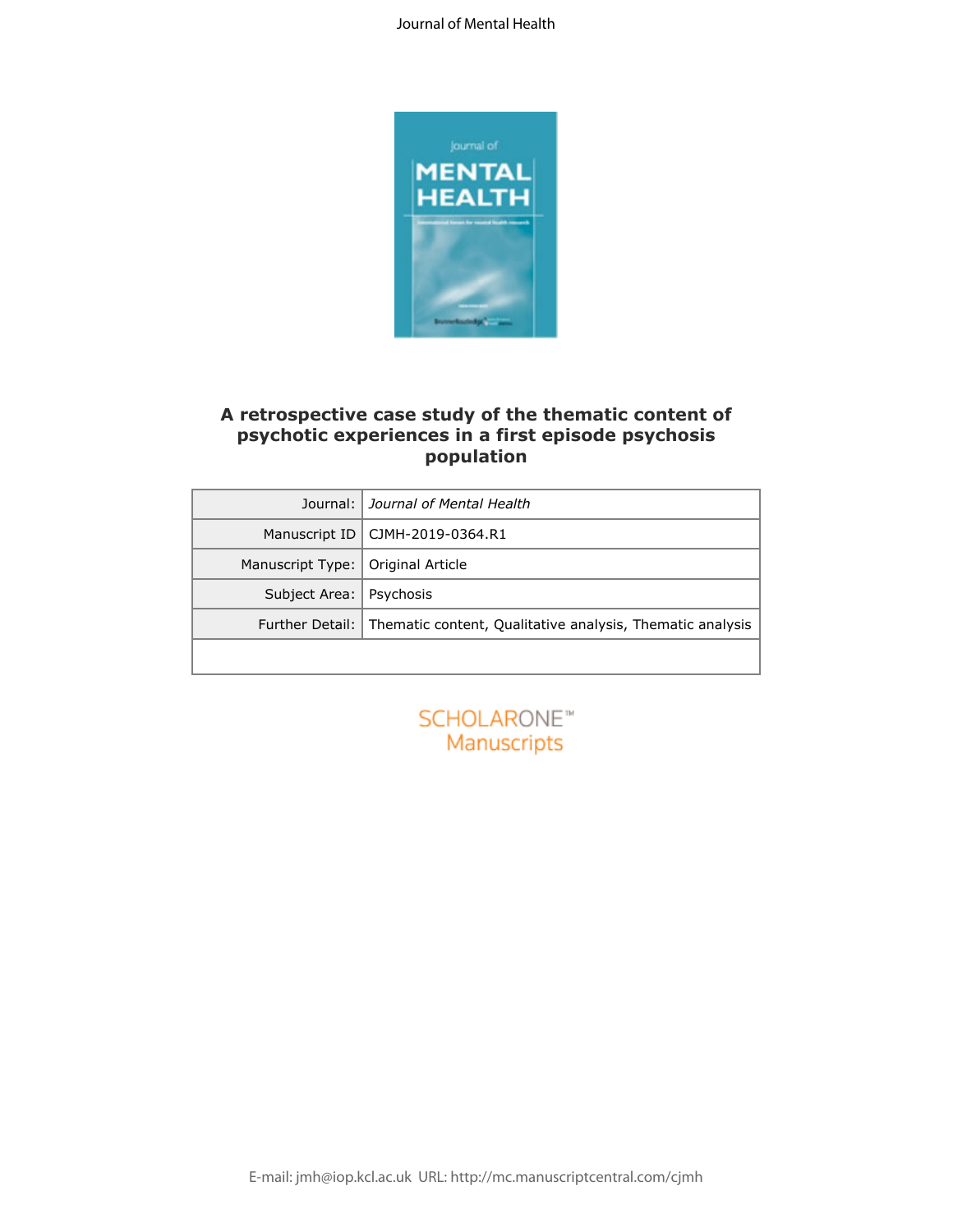# **A retrospective case study of the thematic content of psychotic experiences in a first episode psychosis population**

## **Abstract:**

Background. Historically, the content of psychotic experiences has tended to be of little importance to biological psychiatry, with hallucinations and delusions being seen as symptoms of mental illness rather than meaningful experiences or responses to life circumstances.

Aims. This study aims to explore the thematic content of psychotic phenomena in a sample of clients with a first episode of psychosis.

ms to explore the thematic content of psychotic<br>tih a first episode of psychosis.<br>cronic medical records of 160 services users of t<br>chosis Services were comprehensively reviewe<br>o explore the thematic content of psychotic s Methods. The electronic medical records of 160 services users of two Early Intervention for Psychosis Services were comprehensively reviewed. A thematic analysis was used to explore the thematic content of psychotic symptoms recorded by healthcare professionals.

Results. The results illustrate 30 themes and 85 sub-themes. This includes delusional beliefs (e.g. "being harmed, attacked or killed", "being monitored or followed by others", "special powers or abilities") and hallucinations (e.g. "commanding voice", "derogatory/critical voice", "commentary").

Conclusions. The results illustrate the extensive and varied experience of psychosis within this sample. Based on the findings of this study, it is hoped that future research studies and mental health services will attend to the meaning and content of psychotic experiences.

# **Keywords:**

Psychosis, schizophrenia, retrospective case study, content, experience, thematic analysis

# **Acknowledgements:**

The authors would like to thank James Sinclair and Ritchard Ledgerd at North East London Foundation Trust for their practical help and support.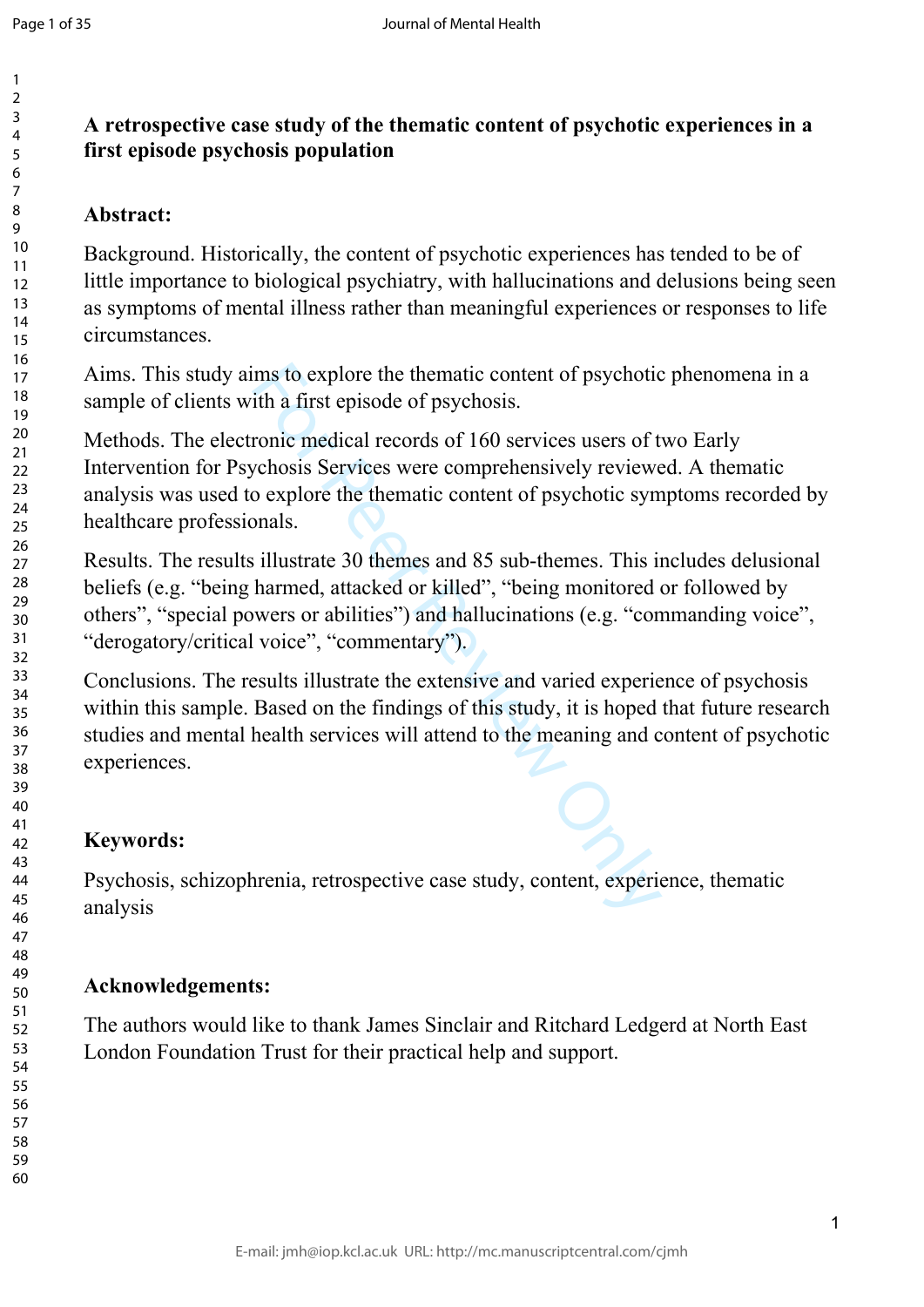#### $\overline{3}$  $\overline{4}$  $\overline{7}$

 $\mathbf{1}$  $\overline{2}$ 

 

# **Data availability statement:**

The data that support the findings of this study are available from the corresponding author upon reasonable request.

**Word count: 3,998** plus 175 word abstract

For Per Review Only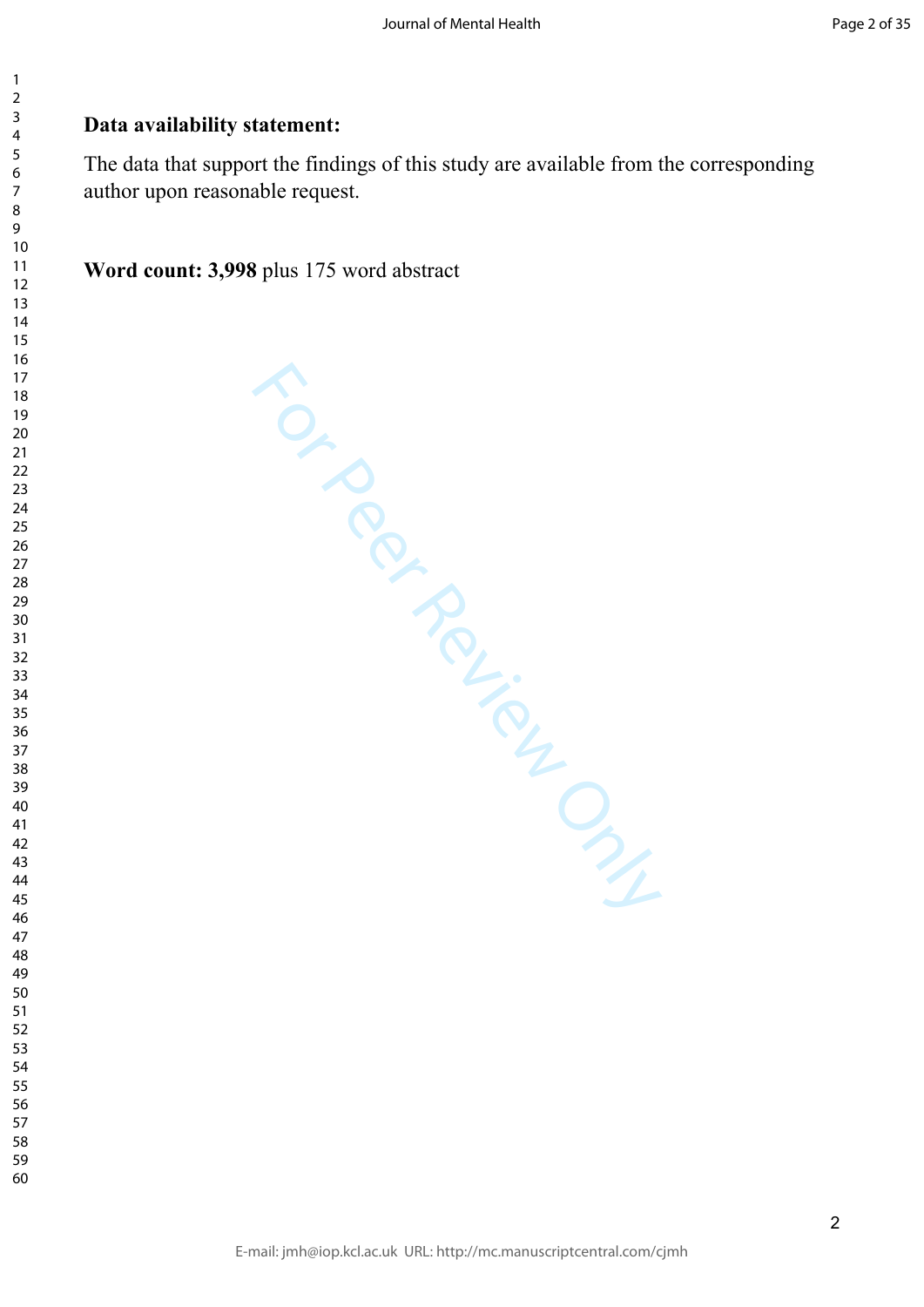#### $\overline{2}$  $\overline{3}$  $\overline{4}$  $\overline{7}$

## **Introduction**

Historically, the content of psychotic experiences has been of little importance to biological psychiatry, with hallucinations and delusions seen as symptoms of mental illness (Bentall, 2005; Read & Dillon, 2013) and delusions described as "meaningless speech acts" (Berrios, 1991). However, there is an increasing focus in research endeavours and clinical settings on the personal relevance of the thematic content of psychotic symptoms.

ical settings on the personal relevance of the th<br>s.<br>S.<br>The evidence base which has qualitatively explor<br>s. In a review of 100 clinical cases, Corsten and<br>ent themes of auditory hallucinations include h<br>thich criticise, co There is an emerging evidence base which has qualitatively explored the content of psychotic symptoms. In a review of 100 clinical cases, Corsten and Longden (2013) reported that prevalent themes of auditory hallucinations include hearing negative and malicious voices, which criticise, command or threaten the hearer. Several studies have demonstrated significant heterogeneity in the phenomenology of auditory hallucinations (Beavan & Read, 2010; Haarmans, Vass & Bentall, 2016; McCarthy-Jones et al., 2015), leading to proposals that auditory hallucinations can be classified under five subtypes: hypervigilance; autobiographical memory; inner speech; epileptic and deafferentation (McCarthy-Jones et al., 2014).

Similarly, qualitative studies have explored thematic content of delusional beliefs. Interpretive phenomenological analysis has been employed to generate a typology of themes within delusional content. This revealed 34 themes corresponding to the domains of negative self, negative interaction, special self, identity and relationships,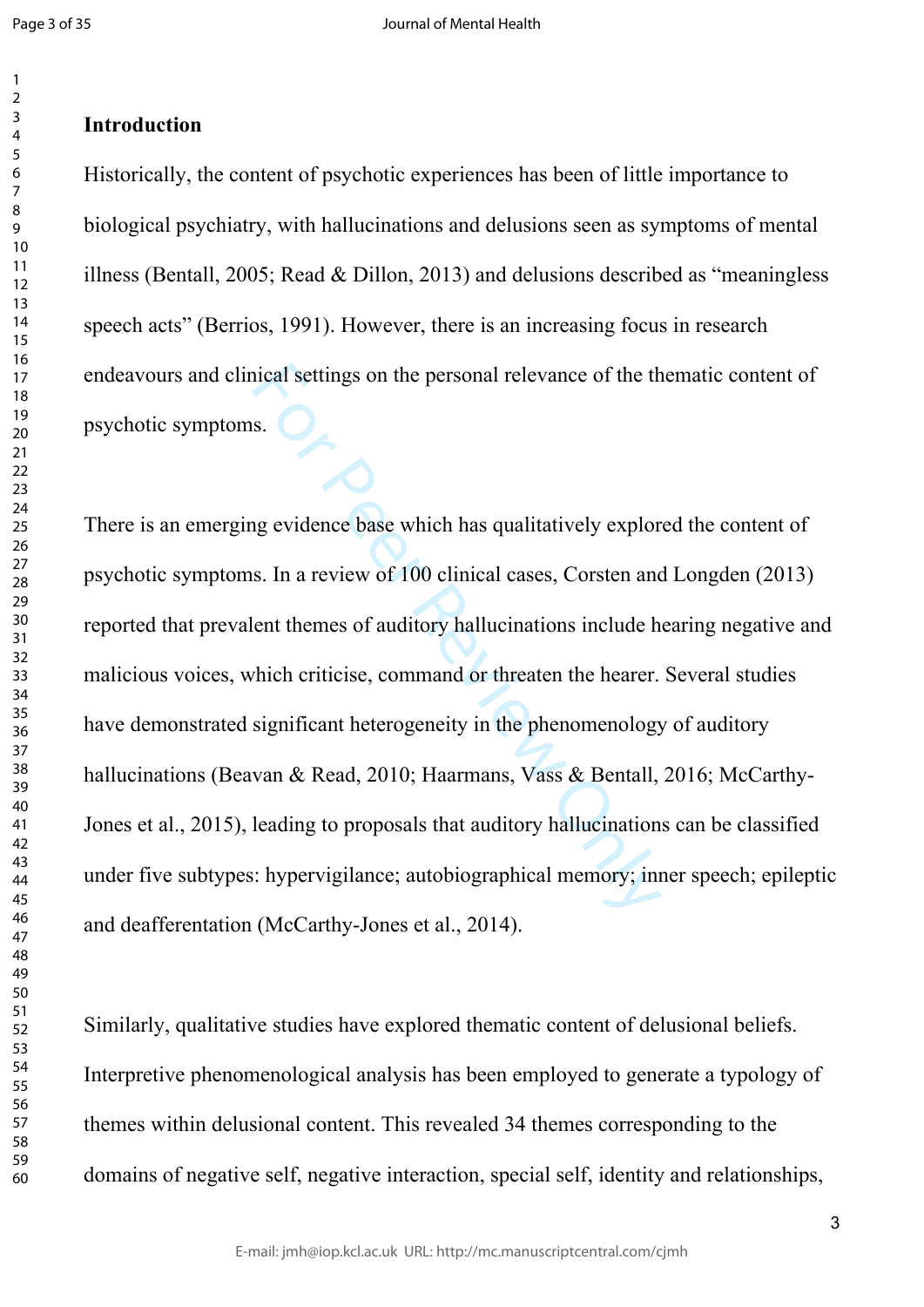$\mathbf{1}$ 

specific mental experience, and entities (Rhodes, Jakes & Robinson, 2005). Themes of persecution, grandiosity, religion, guilt and love have consistently been found and have been posited as universal to all delusional beliefs (Kiran & Chaudhury, 2009; Stompe, Ortwein-Swoboda, Ritter & Schanda, 2003).

The also demonstrated that delusional content<br>
E users, with a statistically significant associations<br>
S life goals and themes of their delusions (Jake:<br>
proposed that individuals experience psychotic<br>
I sense in the conte Qualitative research has also demonstrated that delusional content has personal relevance for service users, with a statistically significant association found between themes of a person's life goals and themes of their delusions (Jakes, Rhodes & Issa, 2009). It has been proposed that individuals experience psychotic symptoms that make psychological sense in the context of life events, and which can be formulated to embody underlying emotional conflicts such as low self-worth, anger, shame and guilt (Corstens & Longden, 2013).

The significance of thematic content of psychotic experiences is most developed in relation to trauma. Several studies have demonstrated that the content of psychotic symptoms is related to adverse life experiences (Bentall et al., 2014; Falukozi & Addington, 2012; Read & Argyle, 1999; Reiff, Castille, Muenzenmaier, & Link, 2012). Pivotal research by Romme and Escher (1989) suggested that 70% of voice hearers have experienced trauma which they connect with their voices. These findings have been replicated by studies which estimate that half of psychotic symptoms either directly or indirectly relate to histories of abuse, including themes of humiliation, intrusiveness, guilt, threat and fear (Read & Argyle, 1999; Hardy et al., 2005; Reiff,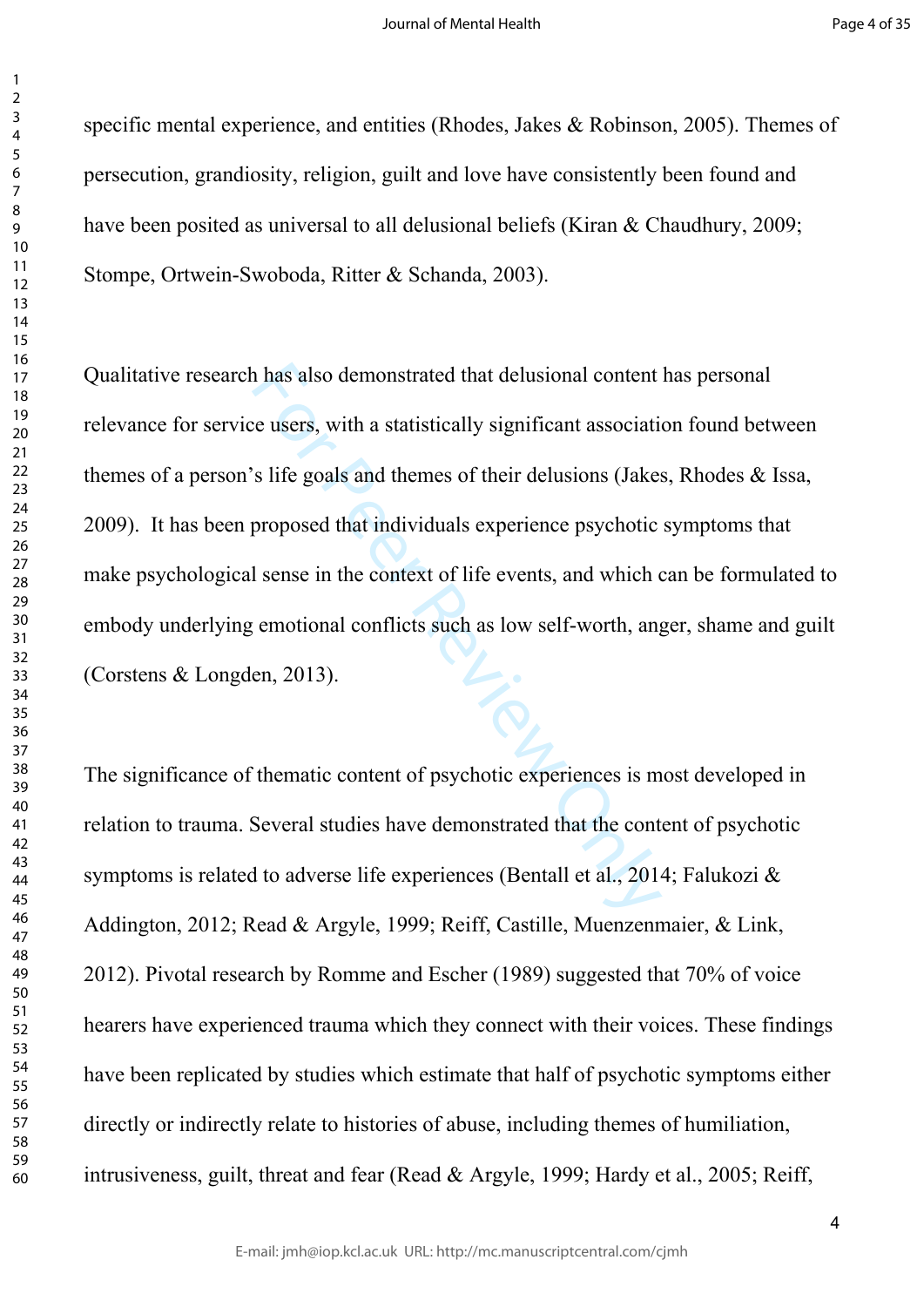Castille, Muenzenmaier & Link, 2012). Differences in thematic content have also been observed across a range of adverse childhood events. For example, survivors of physical abuse reported perceiving an everyday world of aggression and contempt by others, pervasive mistrust, and feeling isolated (Rhodes & Healey, 2017). Contrastingly, themes reported by survivors of sexual abuse included condemnation by external entities and topics of sexual abuse (Rhodes, O'Neill & Nel, 2018).

and topics of sexual abuse (Rhodes, O'Neill &<br>
stratanding the content of psychotic experiences<br>
s, with voice content predictive of emotional di<br>
services (Beavan & Read, 2010). Anecdotal re<br>
of making sense of psychotic Assessing and understanding the content of psychotic experiences has important clinical implications, with voice content predictive of emotional distress and contact with mental health services (Beavan  $\&$  Read, 2010). Anecdotal reports consistently describe the value of making sense of psychotic experiences as part of recovery (British Psychological Society, BPS, 2017). Qualitative studies exploring key components of psychological therapies highlight that service users and therapists value the process of understanding the onset of psychotic symptoms including how this links to life events (Berry & Hayward, 2011; Wood, Burke & Morrison, 2013). As such, it has been suggested that treatment should include a greater focus on addressing past experiences and linking them to psychotic symptom content in order to make symptoms less frightening and more understandable (Catone et al., 2016).

As psychotic symptoms often persist after treatment, it has been proposed that interventions could be better tailored according to symptoms presentation (including phenomenology and content), therefore increasing treatment efficacy (McCarthy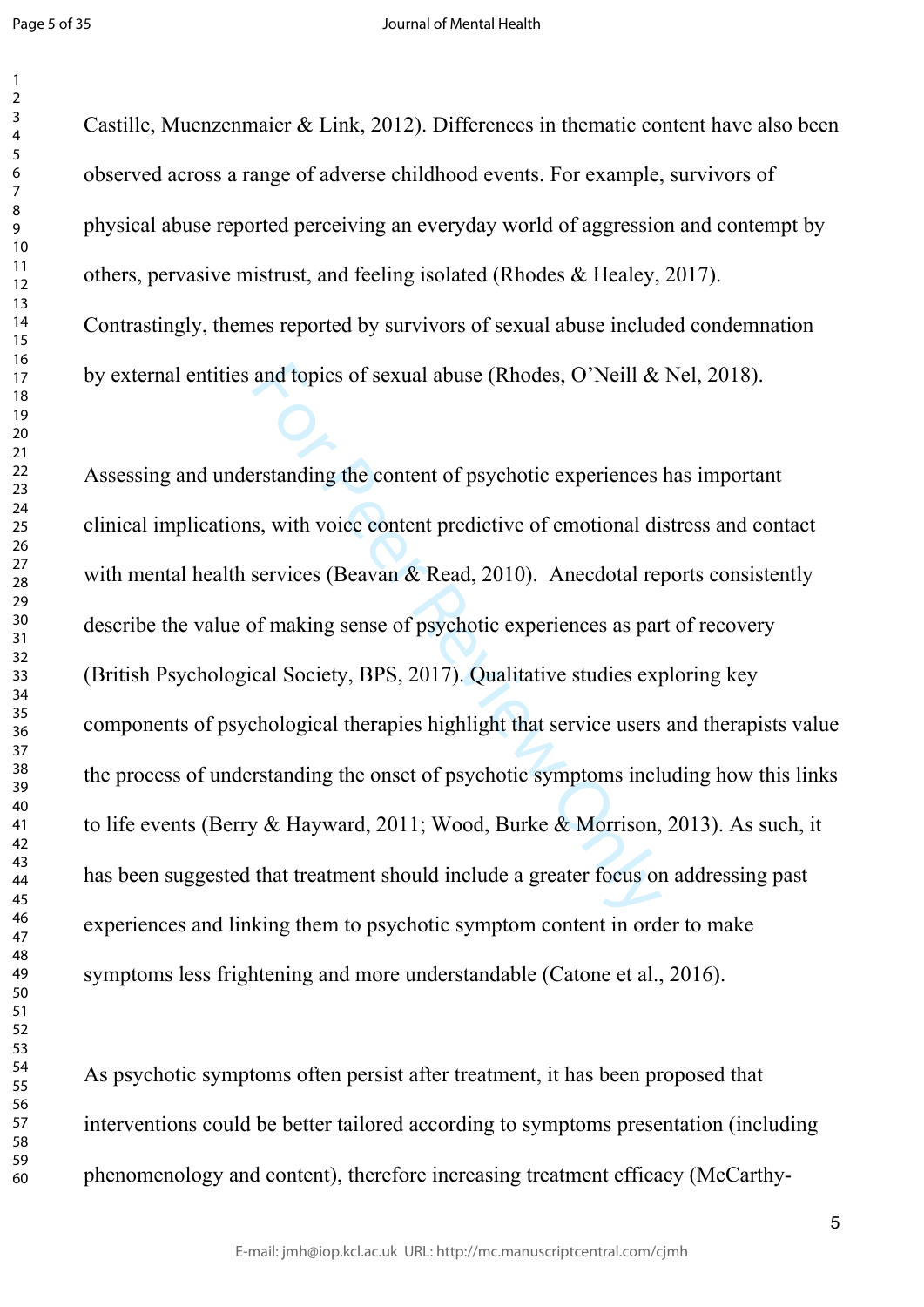Jones et al., 2015). It has been proposed that, for example, if a person is presenting with auditory hallucinations closely related to a traumatic memory, they may benefit from techniques traditionally associated with posttraumatic stress disorder, such as trauma-based CBT or eye movement desensitization and reprocessing (McCarthy-Jones et al., 2014).

Despite this recent increased focus on content, feedback from service users suggests that mental health professionals often fail to consider the content and meaning of psychotic episodes (BPS, 2017).

### **Aims of the current study**

the thematic content of psychotic symptometries as directly reported in the experiences as directly reported in This study aims to explore the thematic content of psychotic symptoms in a sample of service users with a first episode of psychosis. This study aims to explore the themes within service users' psychotic experiences as directly reported in their electronic medical records.

 $\mathbf{1}$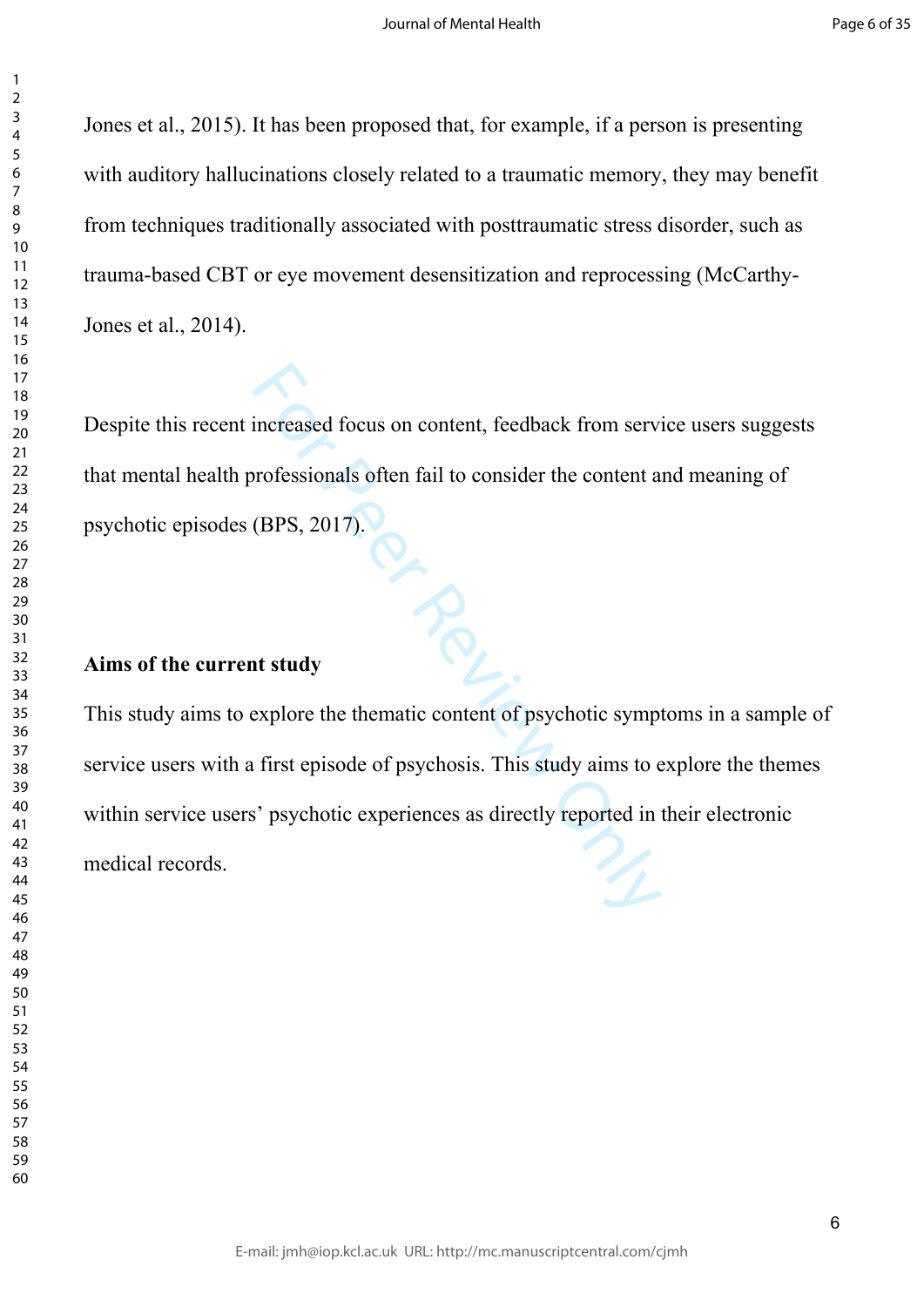$\mathbf{1}$  $\overline{2}$ 

#### $\overline{4}$  $\overline{7}$

### **Method**

### *Study design*

The current study utilised a retrospective case study design. The electronic medical records of 160 users of Early Intervention for Psychosis Services (EIPS) between 2012 and 2017 were comprehensively reviewed, using the Clinical Record Interactive Search System (CRIS). CRIS is software which removes identifying information from pre-existing electronic medical records. It then produces a de-identified database that can be accessed by researchers, allowing access to service users' pre-existing electronic records which have been entirely anonymised.

### *Ethical approval*

IS). CRIS is software which removes identifyir<br>nic medical records. It then produces a de-ident<br>researchers, allowing access to service users' p<br>which have been entirely anonymised.<br>oved by the NHS Health Research Authorit The study was approved by the NHS Health Research Authority (IRAS ID 229787) and the collaborating NHS Trust's Research and Development Department. The study was also registered with the ClinPsyD sub-group of School Research Degrees Sub-Committee at the university at which the first author was undertaking their doctoral training. As this study was limited to using pre-existing, non-identifiable data provided by CRIS, a research database already approved by a Research Ethics Committee (REC), a full ethical review by a REC was not required.

### *Confidentiality and consent*

No patient identifiable information was used in this study. Data was collected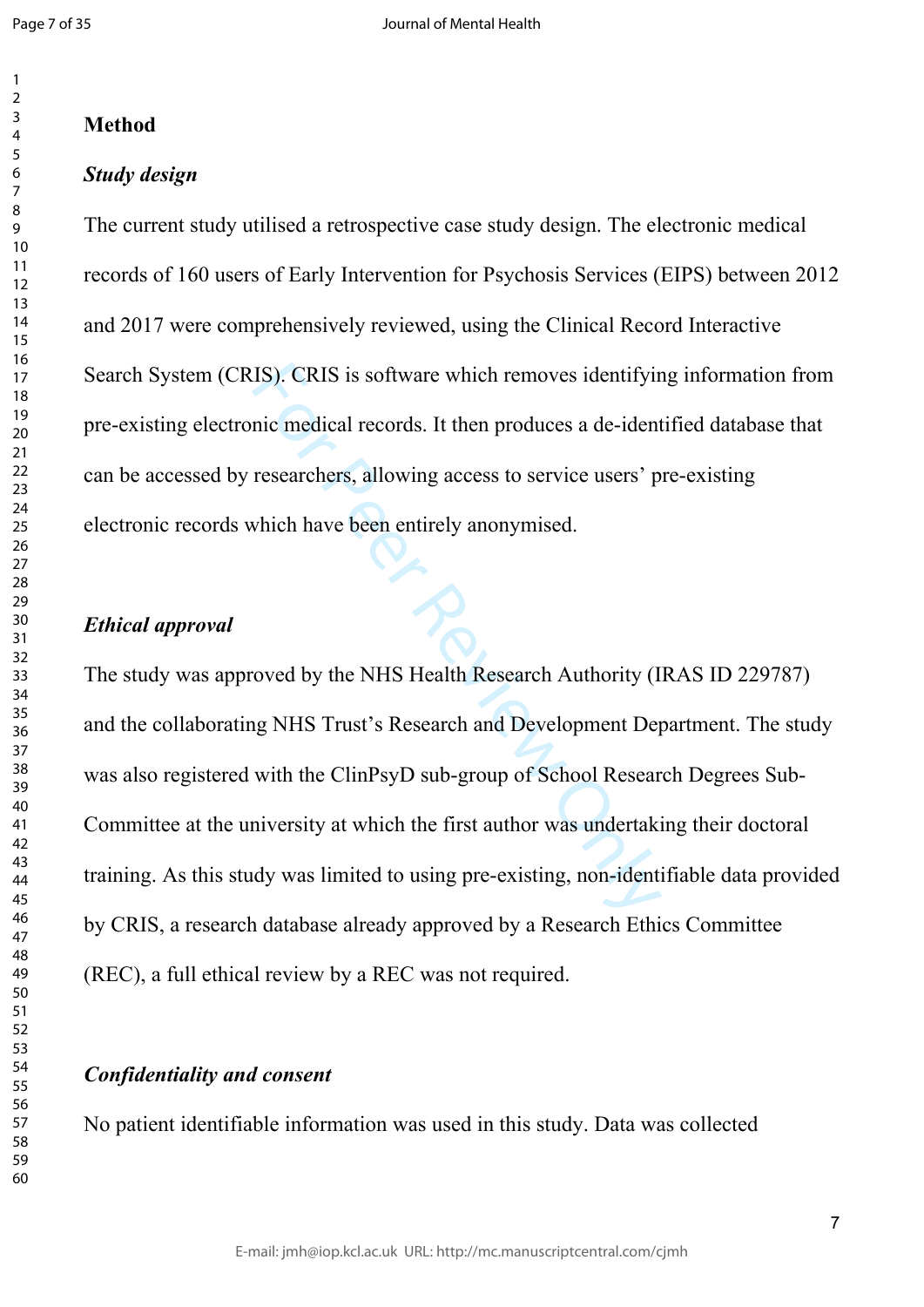exclusively from CRIS, with all identifying information removed. As no service users were contacted to directly participate in the research project, consent was not obtained.

### *Participants*

S, all participants had undergone a multidiscip<br>at they had experienced a first episode of psych<br>which they had not received any antipsychotic<br>ents were completed by community mental heal<br>ychologists within the team.<br>**usio** The sample comprised 160 participants referred to one of two EIPS in London. As service users of EIPS, all participants had undergone a multidisciplinary assessment which concluded that they had experienced a first episode of psychosis (FEP) within the past 3 years, for which they had not received any antipsychotic treatment. Eligibility assessments were completed by community mental health nurses, psychiatrists and psychologists within the team.

## *Inclusion and exclusion criteria*

Clients must have had a comprehensive eligibility assessment completed and recorded on referral to the service, to ensure that there was sufficient information for analysis. This assessment included details of presenting problems, mental health history, family history and background. Individuals who communicated via an interpreter were excluded from the study due to the risk of interpretation impacting on disclosures of psychotic experiences.

## *Procedure*

Healthcare professionals' reports in the 'Progress Notes' section of electronic medical records were comprehensively reviewed for all participants. 'Progress Notes' included

 $\mathbf{1}$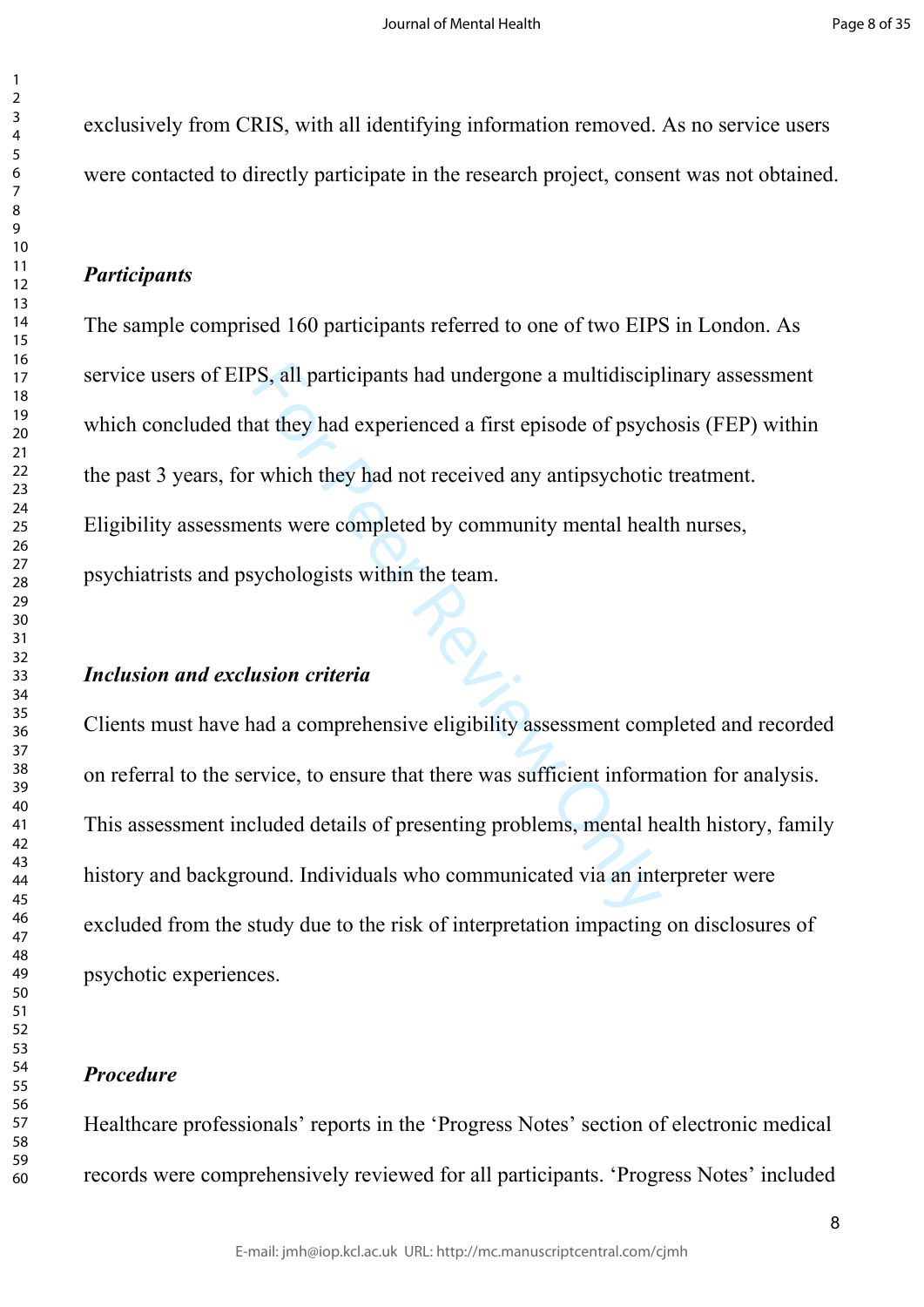all routine notes from all professional groups in a service user's care. Qualitative data pertaining to symptom presentation was collected, with all entries copied verbatim into an electronic data collection sheet.

## *Approach to analysis*

The current study employed Braun and Clark's (2006) approach to thematic analysis. Due to the exploratory nature of the study, an inductive analysis was employed. This permitted analysis of the data without conforming to existing frameworks.

mployed Braun and Clark's (2006) approach to<br>ory nature of the study, an inductive analysis w<br>of the data without conforming to existing fram<br>ection and familiarisation with the data, initial<br>of 2,306 individual codes were Following data collection and familiarisation with the data, initial codes were generated. A total of 2,306 individual codes were extracted from the qualitative data obtained from electronic medical records. Codes were sorted into themes by grouping similar codes, with the aim of making connections between codes and forming broader themes. More specific sub-themes were created under general themes. This phase continued until all codes were allocated to themes and sub-themes. After an initial set was established, a process of reviewing, naming and defining the themes and subthemes was conducted. Where codes did not form a coherent pattern within a theme or sub-theme, their position was reviewed. Themes that had fewer than five extracts associated with them were collapsed into broader themes or discarded. Themes with large numbers of extracts were considered for splitting into further sub-themes. Themes and sub-themes were then labelled to capture the essence of each, and detailed definitions created.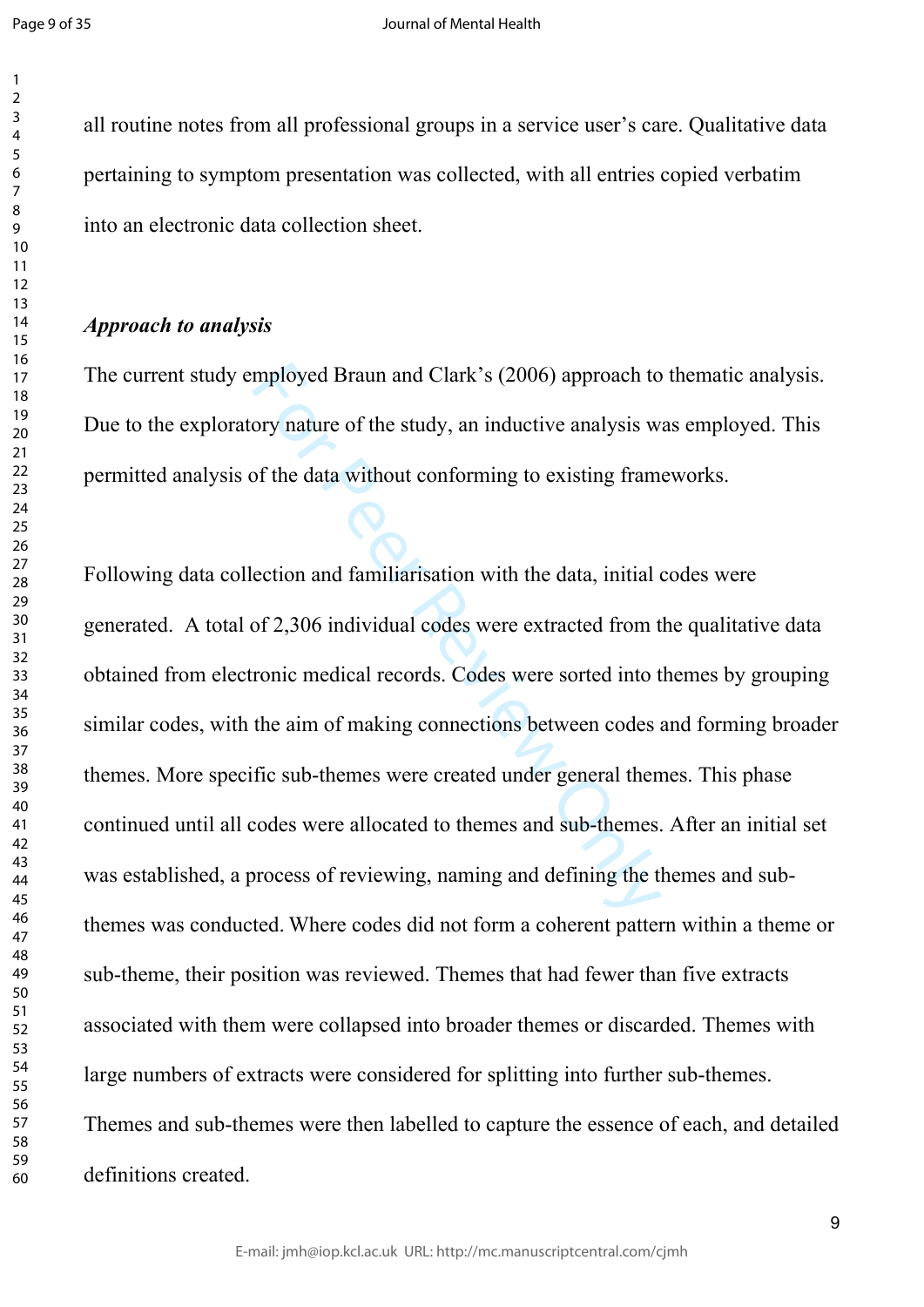### *Inter-rater reliability*

net to the theme and/or sub-theme they felt most moved (e.g. typographical errors and codes ents of themes and sub-themes matched at a rate of them made based on discussion of discrepancies mple, the title and definition o The initial 30 themes and 85 sub-themes were provided to the second author, together with their definitions and a list of 230 codes. This included one extract associated with each sub-theme and theme, plus a random selection of 115 extracts. The second author allocated each extract to the theme and/or sub-theme they felt most appropriate. Once basic errors were removed (e.g. typographical errors and codes entered in error), authors' allocations of themes and sub-themes matched at a rate of 85.3%. Several amendments were then made based on discussion of discrepancies between the allocations. For example, the title and definition of the subtheme "monitored by authorities, police or government organisations" was amended to include "people in authority" to account for different interpretation of an extract. Similarly, a subtheme titled "imposters" was amended to "people are not who they seem" to more fully account for the range of participants' experiences. Additional subthemes were created including "inanimate noises" as a subtheme of the theme "hearing noises". It was noted that the majority of discrepancies were caused by a failure to allocate extracts to multiple themes or subthemes. Therefore, the thematic analysis was reviewed once more paying specific attention to multiple allocations of codes.

 $\mathbf{1}$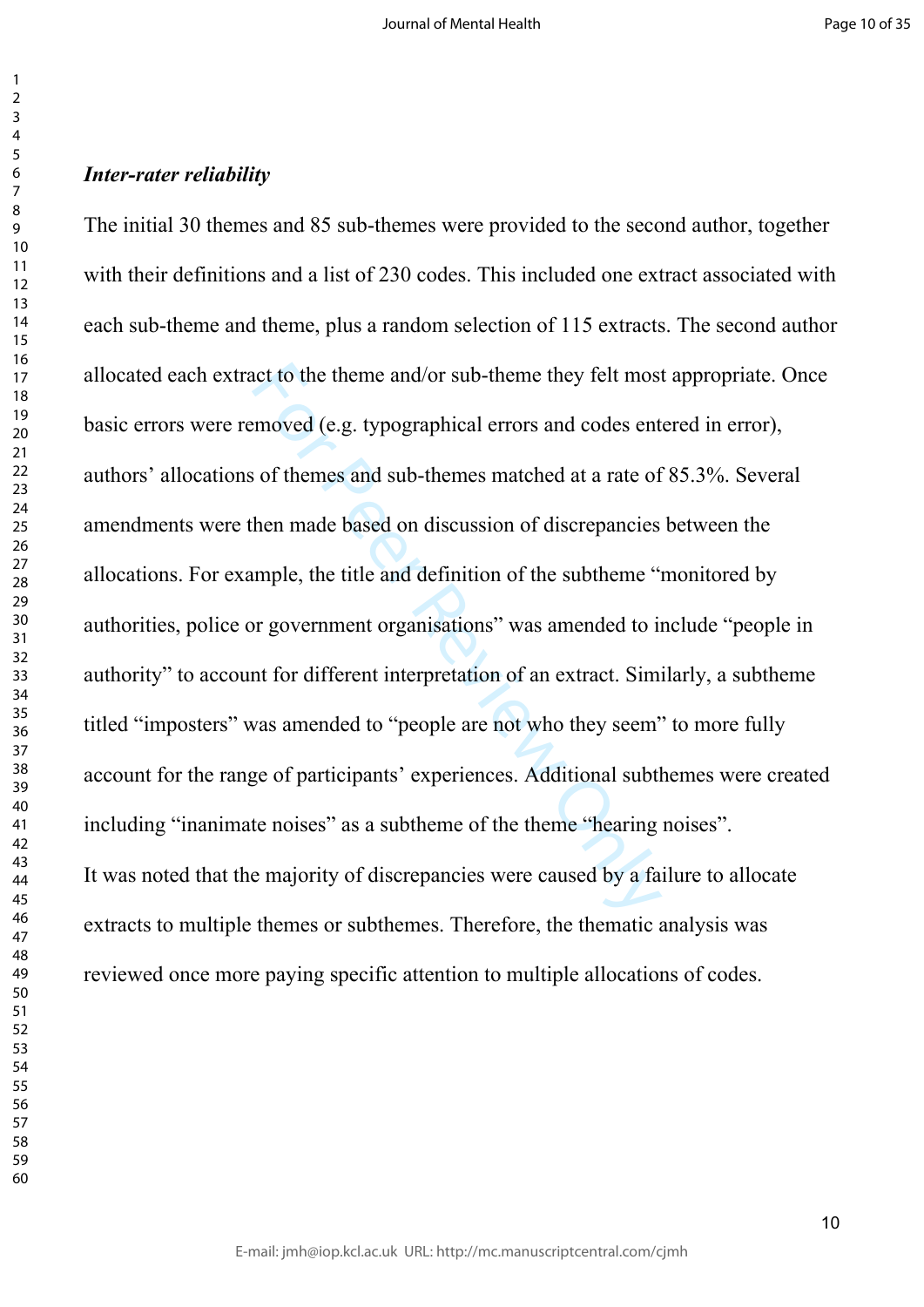#### $\overline{2}$  $\overline{4}$  $\overline{7}$

### **Results**

### *Participant characteristics*

The sample comprised 160 people under the care of two EIPS, as detailed in Table 1. The diagnostic profile was reflective of FEP populations (Conrad et al., 2014), including diagnoses of 'paranoid schizophrenia' and 'acute and transient psychotic disorder'. Within this sample, 24% did not have a diagnosis listed. This is consistent with the approach of diagnostic uncertainty employed in EIPS (Baird et al., 2012).

# *Themes of delusional beliefs*

is sample, 24% did not have a diagnosis listed.<br>
of diagnostic uncertainty employed in EIPS (Ba<br> **and beliefs**<br>
Were recorded in the electronic medical records<br>
emonstrate an extensive range of delusional the<br>
large number Delusional beliefs were recorded in the electronic medical records of 143 participants (89.4%). Results demonstrate an extensive range of delusional themes, presented in Table 2. Due to the large number of themes and sub-themes identified, only a small selection will be explored in more detail.

The most commonly recorded delusional theme was that of "being harmed, attacked or killed". This theme was recorded for 88 participants (55%) and comprised six subthemes including the belief that they would be poisoned, harmed by black magic or curse, their home would be broken into, their belonging would be stolen, or that people would harm their family members. For example:

*People are trying to harm her [P127] Someone will put rat poison in her food [P64]*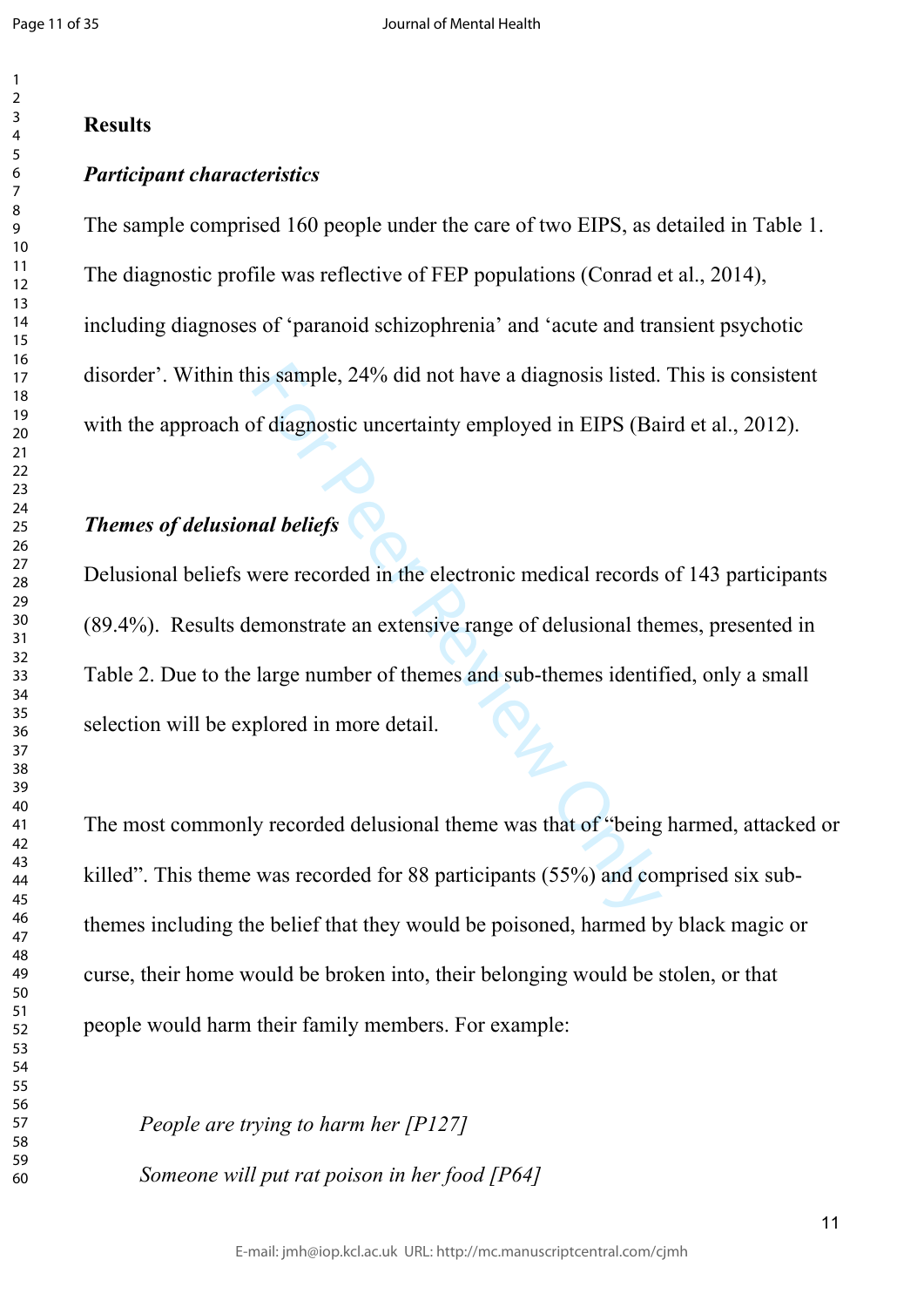*People from his community have done black magic on him [P1] People have been trying to break into the house at night [P4]*

The theme of "being monitored or followed by others" was experienced by 77 participants (48.1%). This theme comprised five sub-themes including the belief that they were being monitored by electronic devices or by authorities, police or government agencies, or followed by others. For example:

mitored by electronic devices or by authorities,<br>es, or followed by others. For example:<br>atching him when he is out in public [P4]<br>are spying on her [P130]<br>rveillance cameras in his smoke alarm and tele<br>nning covert survei *People are watching him when he is out in public [P4] Neighbours are spying on her [P130] There are surveillance cameras in his smoke alarm and television [P101] Police are running covert surveillance of him [P101]*

Another commonly reported theme was that of "being talked/laughed about or looked at". This was reported by 48 participants (30.0%). For example:

*People are talking about him [P4] People are laughing at him behind his back [P33]*

*People in public places laugh at her [P47]*

*People are staring at him [P29]* 

 $\mathbf{1}$  $\overline{2}$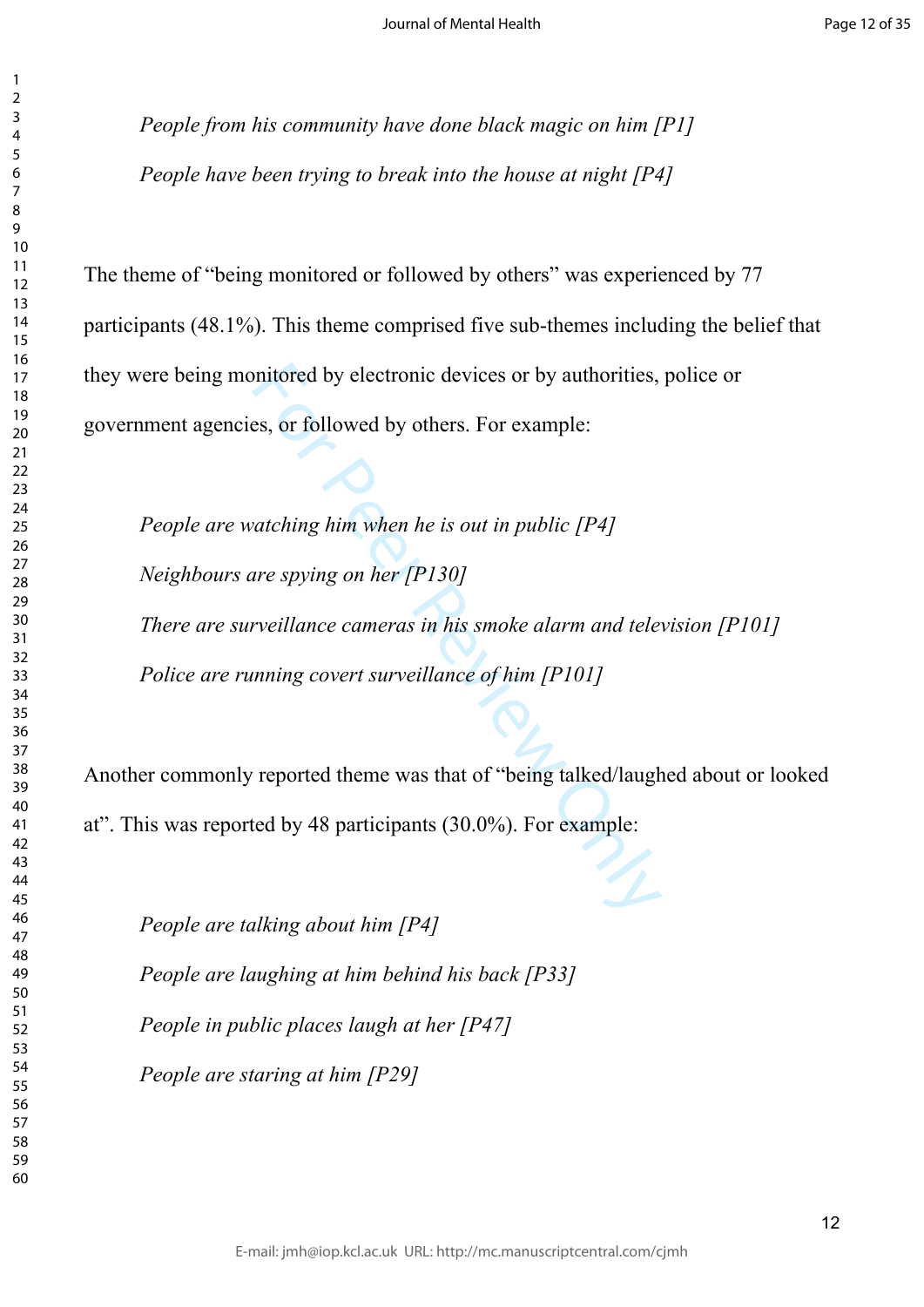$\mathbf{1}$  $\overline{2}$ 

The theme "distrust of mental health services or treatment" was reported by 30 participants (18.8%). This comprised two subthemes: mistrust of staff and mistrust of medication. For example:

*Mental health staff are out to hurt him [P90]*

*Nurses wanted to hurt her [P58]*

*Medication is affecting the iron levels in his blood which is causing him to feel weak [P120]*

*She is being poisoned by Quetiapine [P134]*

*ed to hurt her [P58]*<br> *s affecting the iron levels in his blood which is*<br>
poisoned by Quetiapine [P134]<br>
orded was the theme of things not being real. T<br>
le not being who they seem or a belief that ever<br>
. This theme wa Less commonly recorded was the theme of things not being real. This theme included sub-themes of people not being who they seem or a belief that everything is a movie, game or simulation. This theme was recorded 15 participants (9.4%). Examples include:

*His mother is not his real mother [P10]*

*Actors are pretending to be nurses, doctors [P67]*

*His life is like the Matrix and he could prove who he really is via telephone* 

*[P9]*

*He lives in the "Truman Show" [P99]*

*Subject of delusional belief*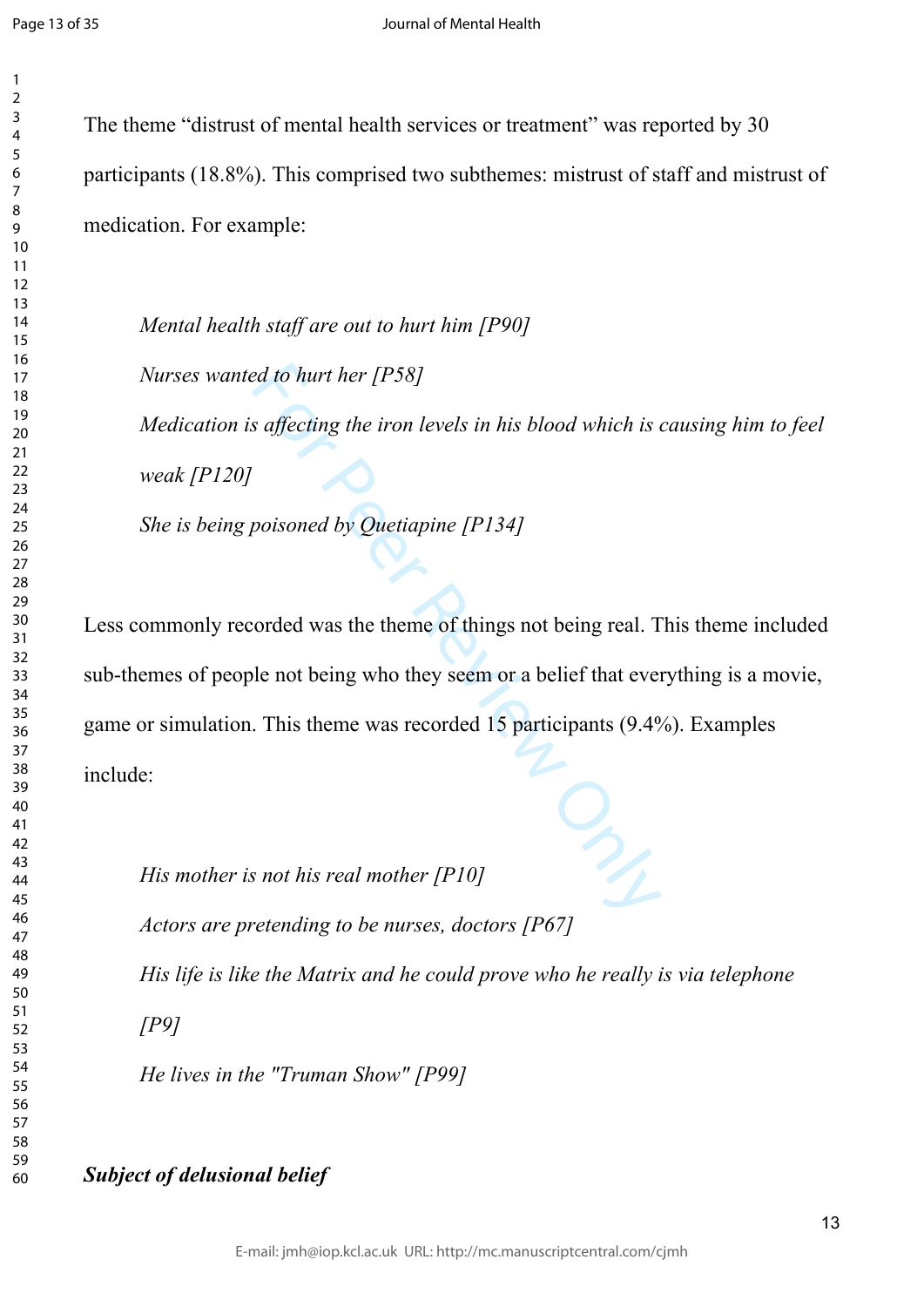$\mathbf{1}$ 

The perceived subject of delusional beliefs were included in the electronic records for 93 participants (58.1%), as detailed in Table 3. The most commonly recorded subject was mental health staff, with 26 participants' beliefs (16.3%) relating to mental health staff. For example:

*h* staff are out to hurt him [P90]<br> *ed to hurt her [P58]*<br>
ctor was controlling her via a computer [P53]<br>
retending to be nurses, doctors [P67]<br>
ported subjects included family members, whic<br>
icipants (15.0%). For exampl *Mental health staff are out to hurt him [P90] Nurses wanted to hurt her [P58] The ward doctor was controlling her via a computer [P53] Actors are pretending to be nurses, doctors [P67]*

Other commonly reported subjects included family members, which was recorded in the notes of 24 participants (15.0%). For example:

*Family are plotting against him [P38] Family members were out to destroy her and get her locked up [P75] His mother lives in Buckingham palace [P40]*

The Devil, demons or spirits were cited as the subject of delusions in the notes 23 participants (14.4%). For example:

*A lot of people, including the Devil, have plotted for him to be admitted in hospital [P10]*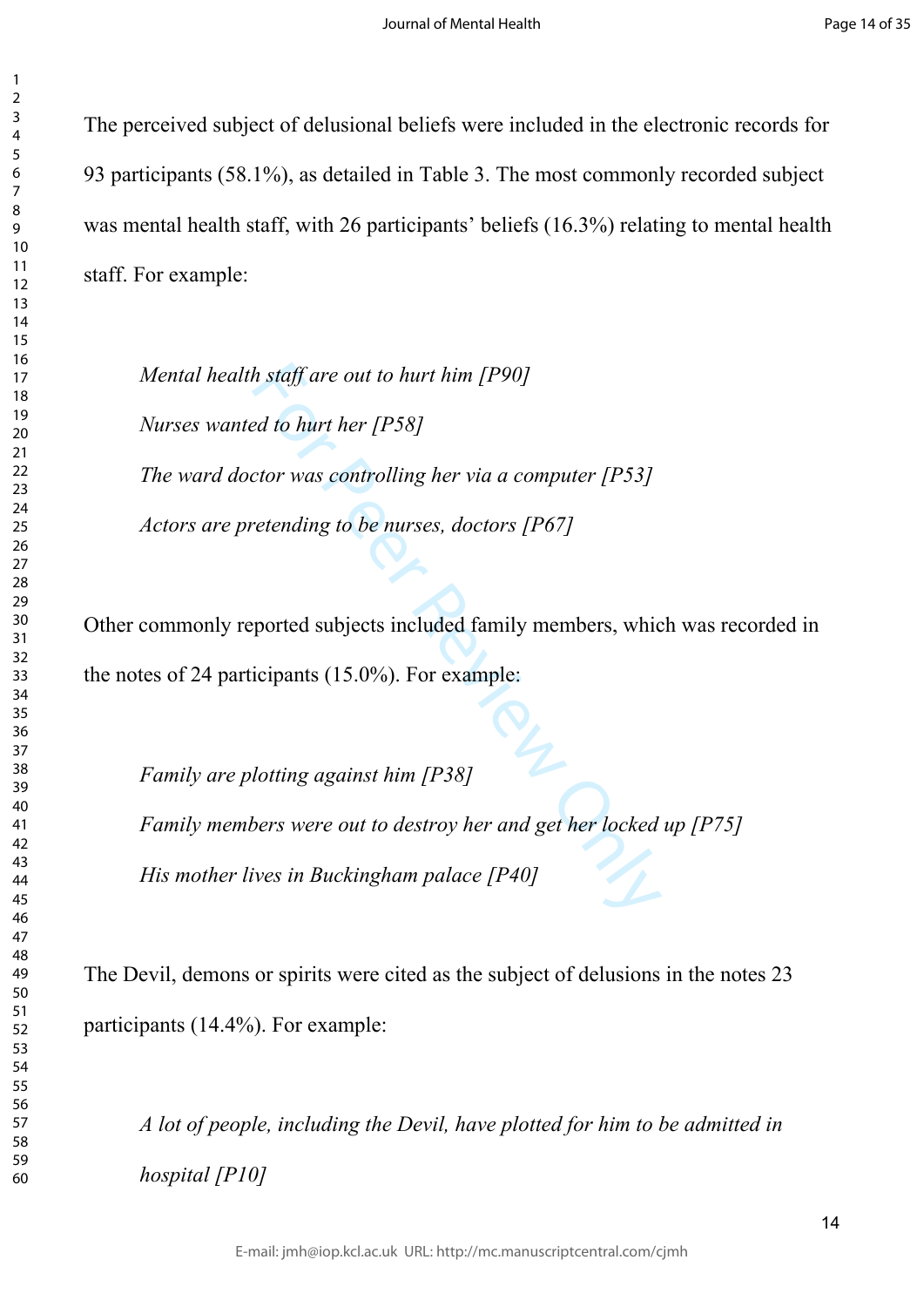$\mathbf{1}$  $\overline{2}$  $\overline{3}$  $\overline{4}$  $\overline{7}$  $\mathsf{Q}$ 

*She was possessed as a child and taken over as a baby by the demon [P63] Demons communicate to him through animals such as when dogs are barking [P7]*

*He has a demon inside him [P85]*

## *Themes of hallucinations*

ations<br>
e recorded for 129 participants (80.63%), as det<br>
y reported theme of hallucinations was that of a<br>
ed experiences of being commanded to harm or<br>
theme was experienced by 83 participants (51.9<br>
m to smash a window Hallucinations were recorded for 129 participants (80.63%), as detailed in Table 4. The most commonly reported theme of hallucinations was that of a "commanding voice". This included experiences of being commanded to harm or kill self, or to harm or kill others. This theme was experienced by 83 participants (51.9%). For example:

*Voice told him to smash a window [P12] Voice tells him to harm himself [P30] Voices tell him to hurt other people [P28] Voices telling to kill her partner [P80]*

The second most commonly reported auditory hallucination was that of a "derogatory or critical voice", which was reported by 58 participants (36.3%). This theme included comments of being worthless, unwanted, unloved, evil or bad, or pertaining to their sexuality, intelligence or actions. For example:

*Voices telling her "no one loves you" [P124]*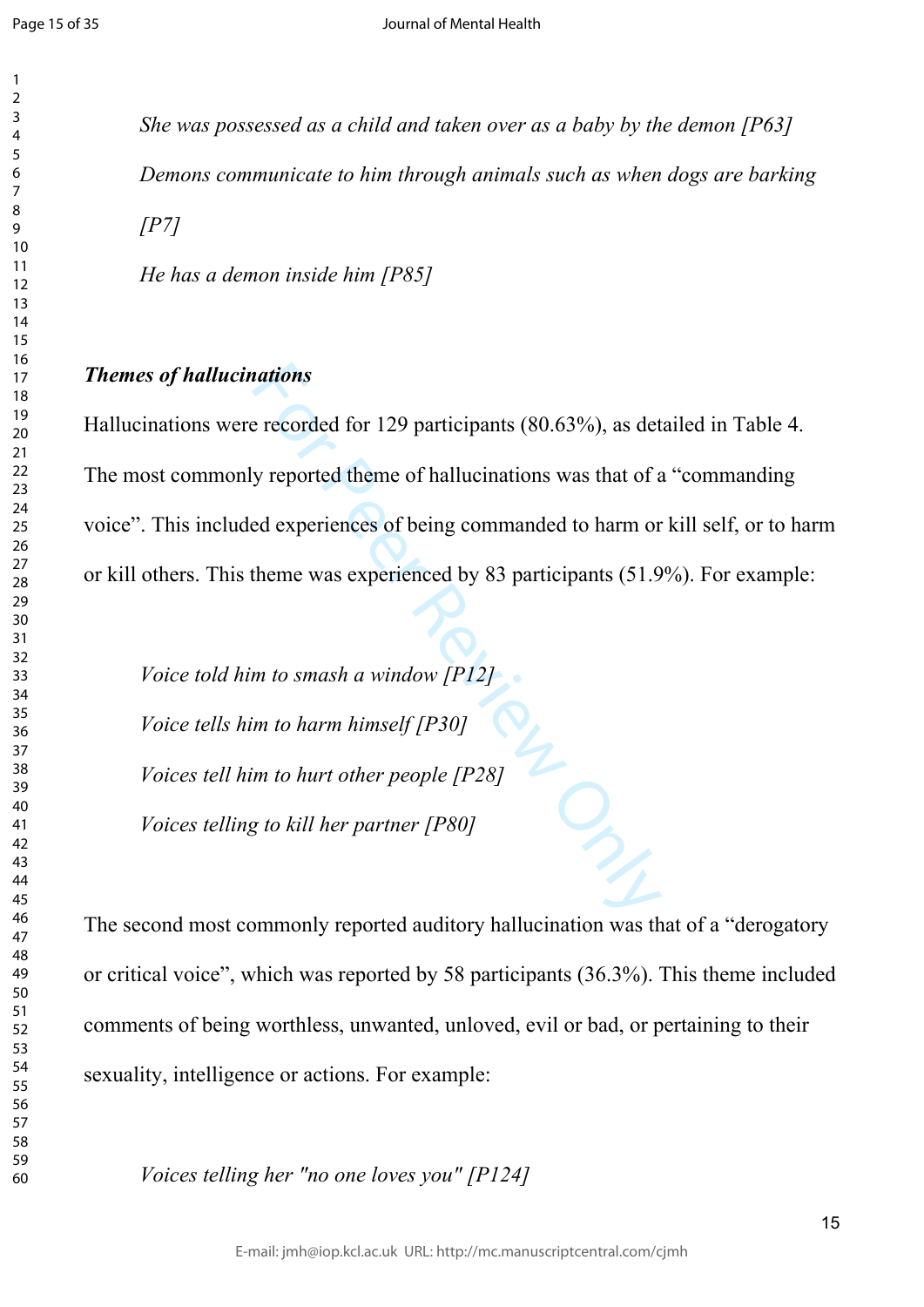*Voices say "you're thick" [P103] Voices call her ugly [P143] Voices comment on things that she does e.g. "that's rubbish" [P80]*

reported by 68 participants (42.5%). This them<br>g hallucinations of people or faces; family men<br>gures; animals or insects; distorted images; ligh<br>or blood. For example:<br>is *[deceased] grandad on the wall [P4]*<br>*If ying [P8* Another commonly reported hallucinatory theme was "visual hallucinations". Visual hallucinations were reported by 68 participants (42.5%). This theme comprised nine subthemes including hallucinations of people or faces; family members; shadows or figures; religious figures; animals or insects; distorted images; lights, shapes or colours; and death or blood. For example:

*Saw face of his [deceased] grandad on the wall [P4] Seeing a bird flying [P8] Images of objects which become warped [P4] Seeing flashing lights [P100]*

Another commonly reported theme was that of "hearing noises", which was reported by 34 participants (21.3%). This theme involved hearing non-verbal noises and included subthemes of inanimate noises; crying or screaming; whispering or mumbling; or laughter. For example:

*Hears footsteps up the stairs [P115] Hears tap dripping [P115]*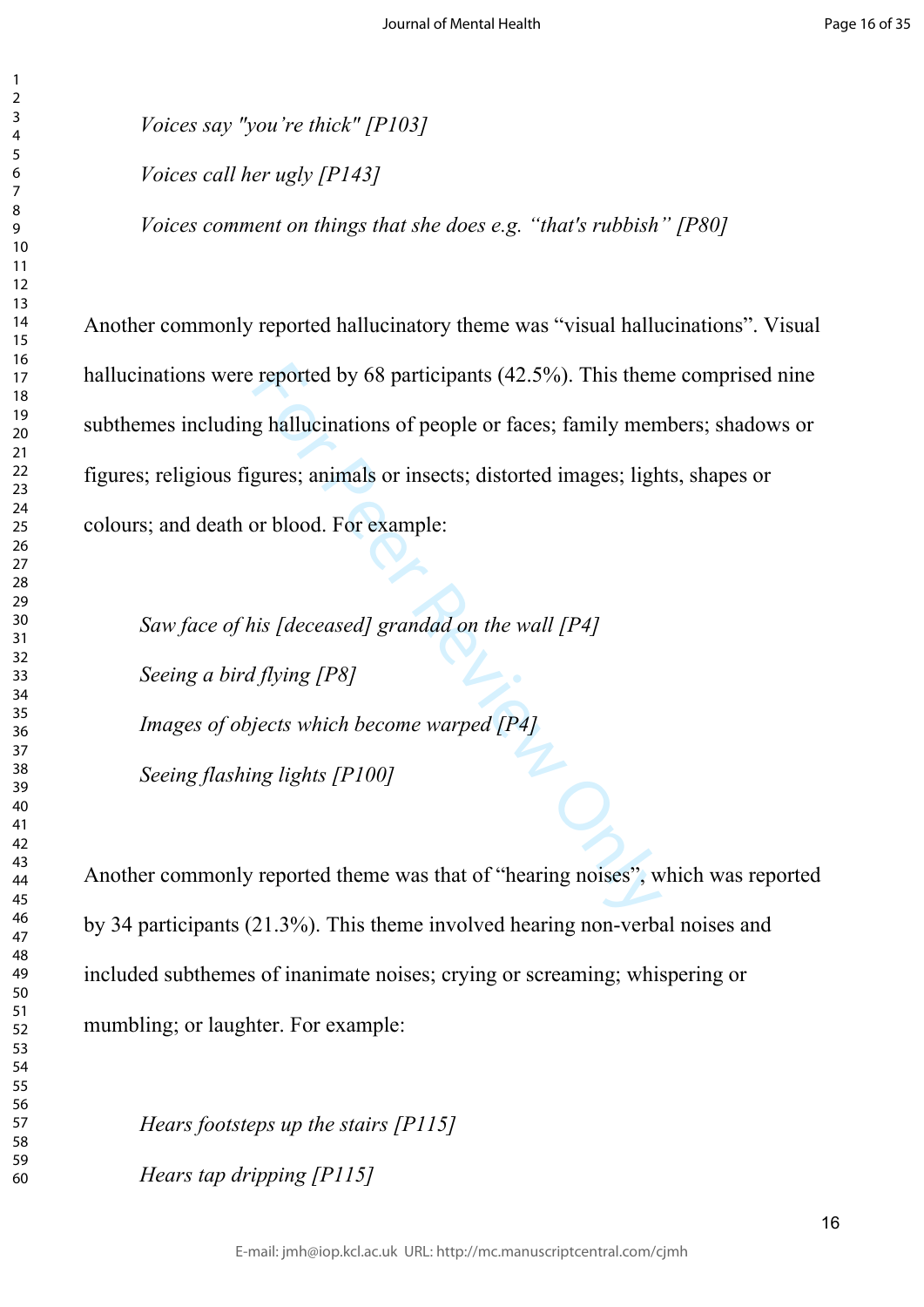$\mathbf{1}$  $\overline{2}$  $\overline{4}$  $\overline{7}$ 

*Hearing a buzzing sound [P45] Hears babies crying [P1]*

Less commonly experienced were "positive voices". Positive voices were reported by 26 participants (16.3%) including voices that were reassuring or encouraging, or voices that offered protection from negative voices. For example:

protection from negative voices. For example:<br>
pices say nice things about her [P149]<br>
pices say nice things about her [P149]<br>
per providing him with comfort and advice [P6]<br>
her's voice talking to him reassuringly telling *Sometimes voices say nice things about her [P149] Friendly voice providing him with comfort and advice [P6] Hears his father's voice talking to him reassuringly telling him that everything is going to be alright [P20]*

*Good voices telling her not to listen to the bad voices [P70]*

## *Subject of hallucination*

The perceived subject of hallucinations was recorded for 76 participants (47.5%), as detailed in Table 5. The most commonly reported subject was that of an unknown person – the subject of the hallucinatory experience could not be specifically identified by 26 participants (15.0%). However, 15 participants (9.4%) reported that their hallucinatory experience was related to family members. For example:

*Voices are of her family who want her and her husband dead [P64] Sister's voice making derogatory comments about her [P140]*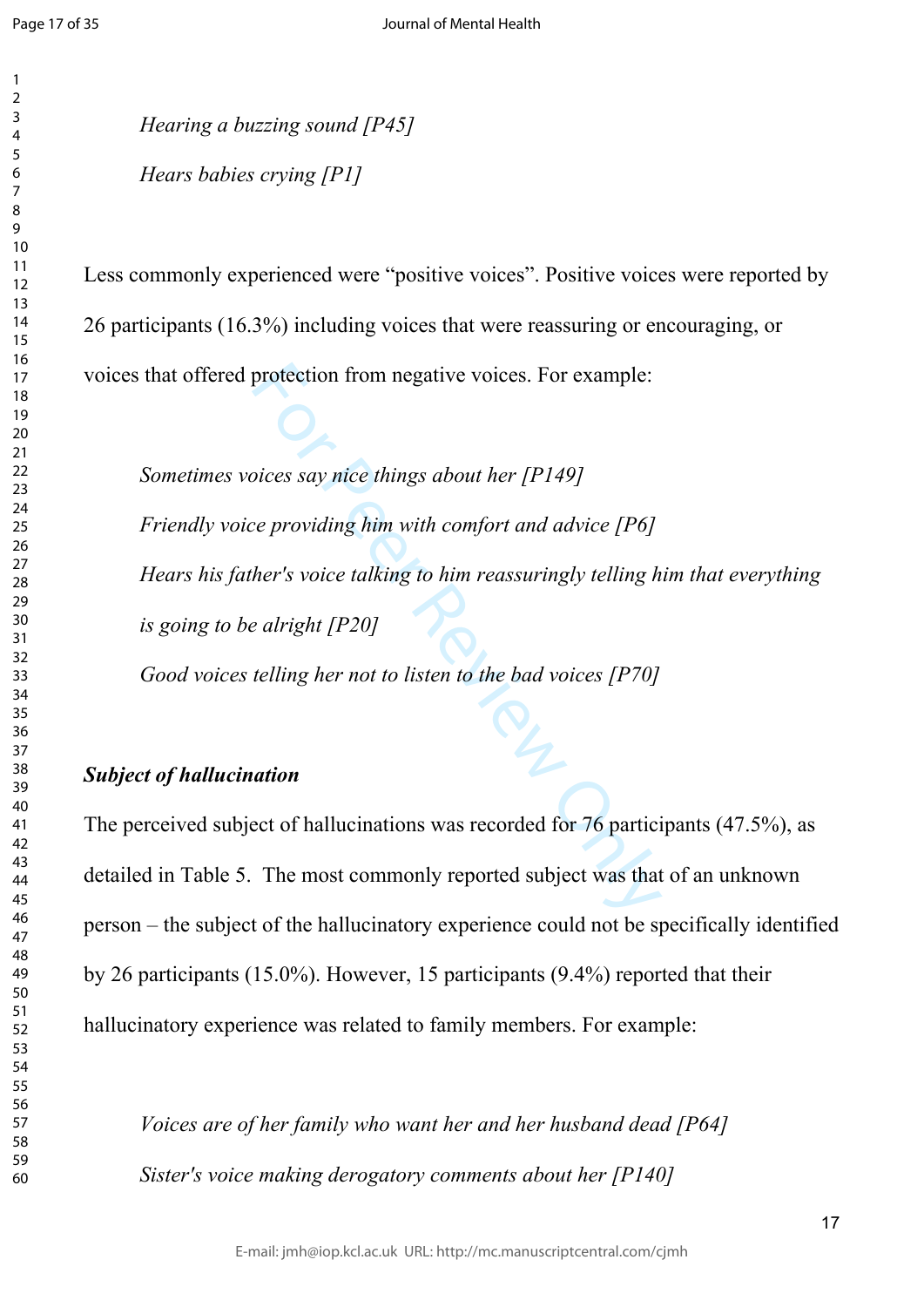*Voice of her grandfather is reassuring [P151]*

 $\mathbf{1}$  $\overline{2}$  $\overline{4}$  $\overline{7}$ 

*Hears derogatory comments from her mother [P159]*

Another commonly reported subject was God, recorded for 14 participants (8.8%). For example:

*I* him that Olanzapine would cause him cancer *I*<br>*I* talking to him [P39]<br>*Voice giving her instructions [P42]*<br>**I** voice giving her instructions [P42]<br>**I** mal characters were cited as the subject of hallu<br>**I** articipant *God had told him that Olanzapine would cause him cancer [P120] Hearing God talking to him [P39] Voice of God told him not to take drugs [P113] Heard God's voice giving her instructions [P42]*

Celebrities or fictional characters were cited as the subject of hallucinatory experiences by 6 participants (3.8%). For example:

*Voice of Roger [Moore] stops him from doing what the other voices say [P108] He has heard Teresa May's voice [P40] Voices of characters from Lord of the Rings [P11] Used to hear Osama Bin laden before he died [P41]*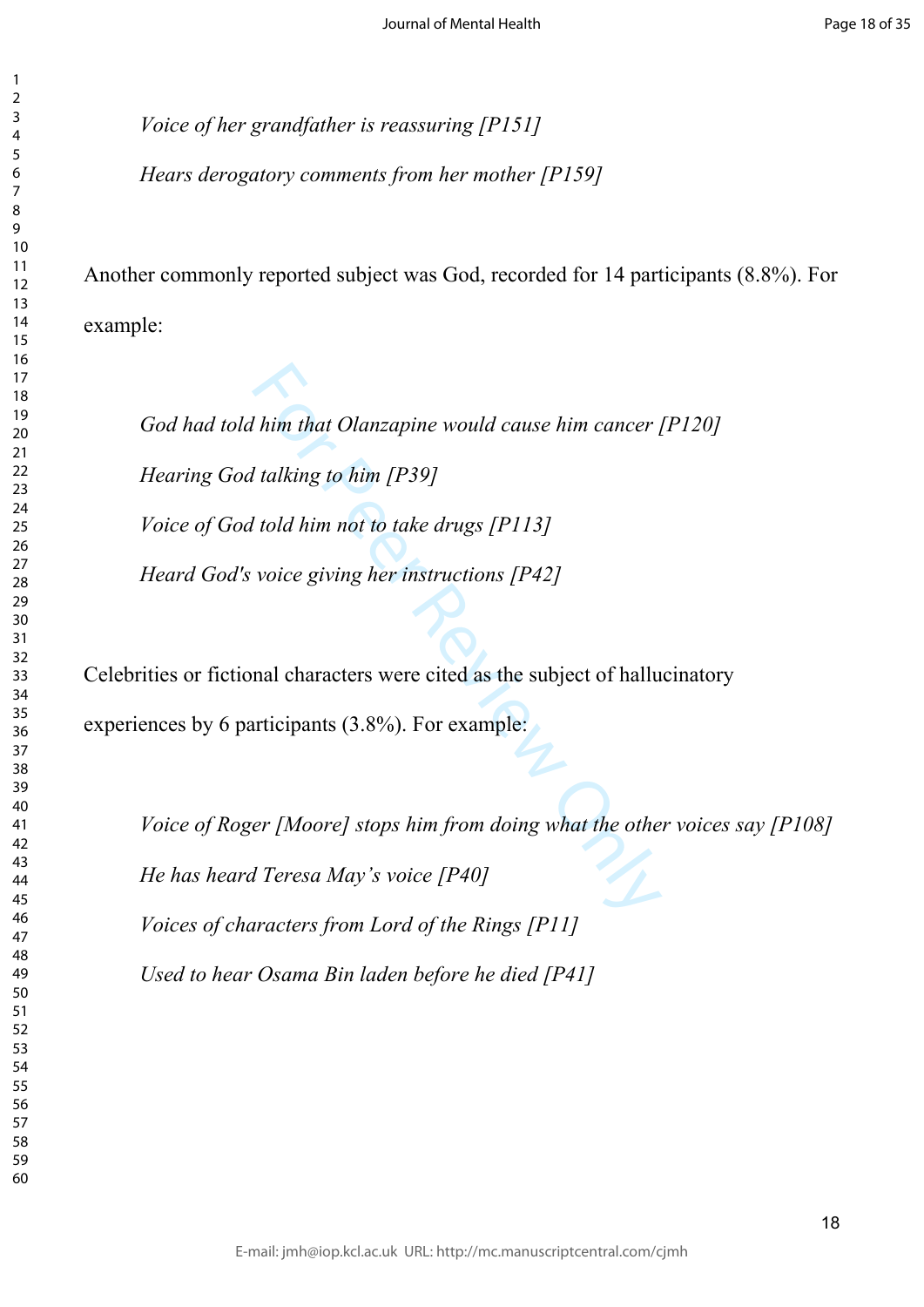#### $\overline{2}$  $\overline{3}$  $\overline{4}$  $\overline{7}$

## **Discussion**

This study explored the thematic content of psychotic experiences reported by 160 users of EIPS. The results illustrate the extensive and varied experience of psychosis which, in this sample, encompassed 30 themes and 85 sub-themes.

nt of delusions observed in the current study compreses are also as research. Delusions of persecution are considered sion (e.g. Mitropoulos et al., 2015). The belief or as reported by 88% of the present sample, make emes The thematic content of delusions observed in the current study complements those outlined in previous research. Delusions of persecution are considered by many the most common delusion (e.g. Mitropoulos et al., 2015). The belief of being harmed, attacked or killed was reported by 88% of the present sample, making it the most common theme. Themes of conspiracy, monitoring, religion, delusional relationship, pregnancy, and guilt were all also observed in the current study, consistent with previous research (Mitropoulos et al., 2015; Kiran & Chaudhury, 2009). Though the present study did not seek to condense thematic content into over-arching themes, it can be conceptualised that the delusions observed are consistent with the proposed universal themes of persecution, grandiosity, guilt, religion, hypochondria, jealousy and love (Stompe et al., 2003).

The thematic content of hallucinations observed in the current study is also consistent with previous research. Corsten and Longden (2013) reported that the most prevalent themes include hearing negative and malicious voices, which criticise, command or threaten the hearer. Less frequently experienced are positive or supportive voices, voices in a foreign language and voices related to spiritual frameworks. In the present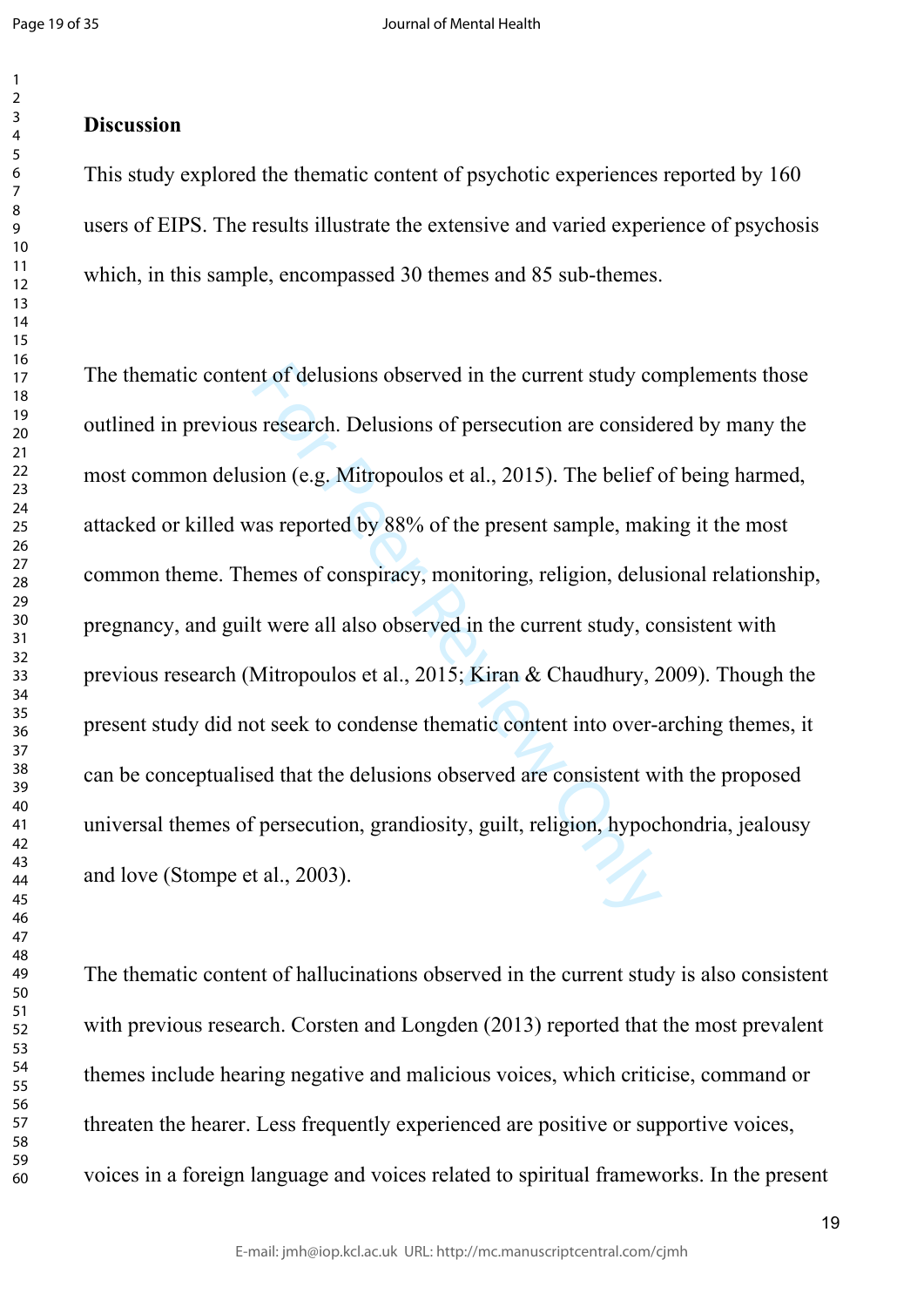$\mathbf{1}$ 

study, a commanding voice was the most commonly reported hallucination, experienced by 51.9% of the sample. This was closely followed by derogatory or critical voices, experienced by 36.3% of the sample. Positive and supportive voices, or voices in foreign languages, were reported by fewer participants.

s enhance previous research by exploring them<br>letail. One consequence of this was that themati<br>dered culturally-based or time-specific. The hig<br>anoid beliefs is well documented for those exp<br>nt study demonstrated a specifi The current findings enhance previous research by exploring themes and sub-themes in more extensive detail. One consequence of this was that thematic content emerged that might be considered culturally-based or time-specific. The high prevalence of persecutory and paranoid beliefs is well documented for those experiencing psychosis. However, the present study demonstrated a specific subsection of participants who reported beliefs that they were being monitored or followed via electronic devices. The presence of these delusions might provide some evidence for the variability of psychotic symptoms across time, including the sensitivity of delusions to culture.

The current findings also further existing research by highlighting the interpersonal nature of the thematic content documented in psychotic symptoms. The subject of delusional beliefs and hallucinations were reported in 58.1% and 47.5% of the sample respectively. This equates to roughly half of the current sample reporting psychotic experiences in direct relation to others, for example holding a belief that a neighbour was conspiring against them or hearing the voice of a deceased family member. Of particular note, 18.8% of the sample reported delusional content focussed on mistrust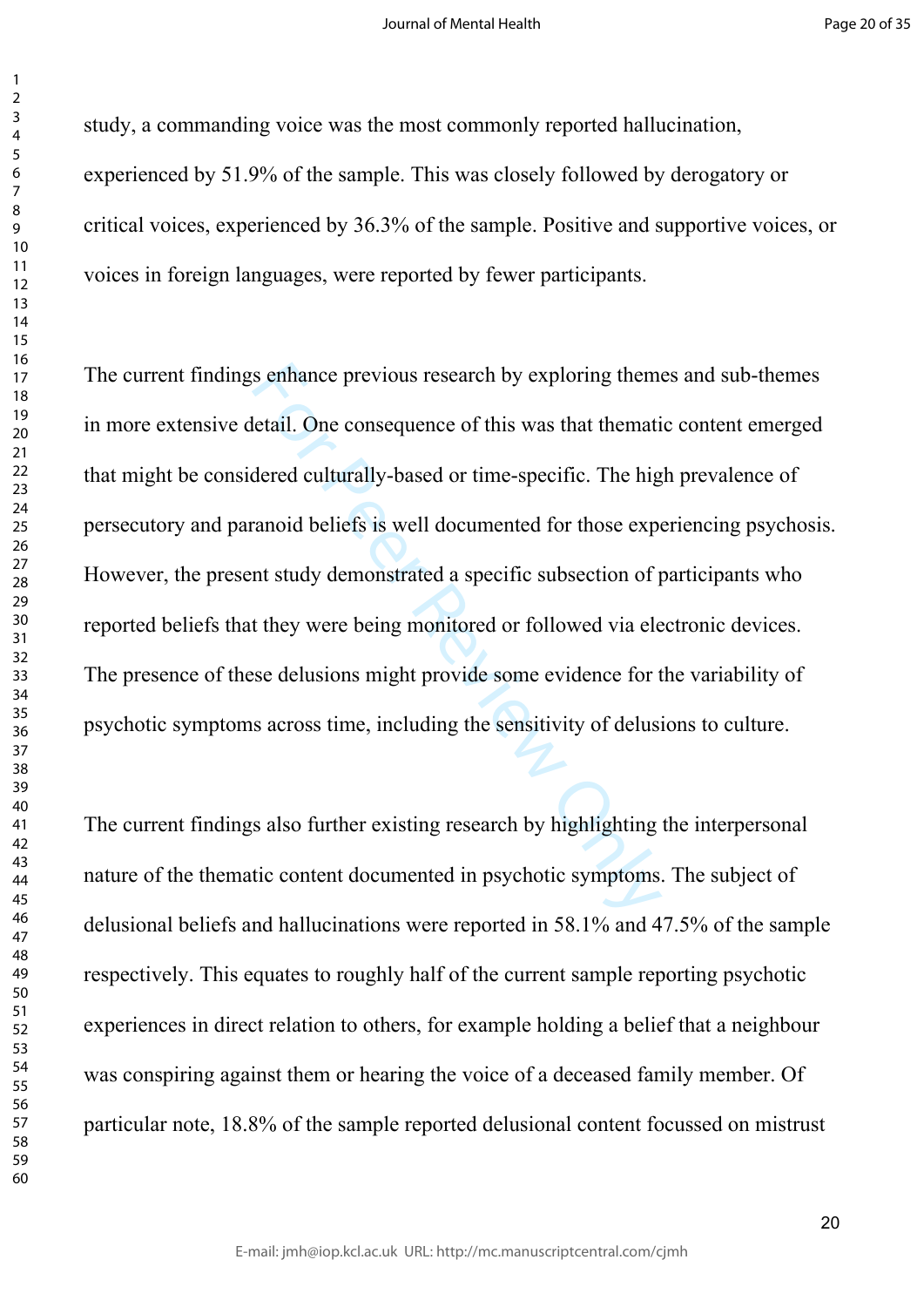$\mathbf{1}$  $\overline{2}$  $\overline{4}$  $\overline{7}$ 

of mental health services, with mental health professionals positioned as the primary subject of the delusion for 16.3%.

### *Clinical implications*

and sub-themes that emerged from the thematic<br>
complex and varied presentation. However, co<br>
o place a limited emphasis on the meaning of in<br>
s. The data collection process for this study hig<br>
re the content of psychotic s Results suggest that there is significant variability in the experience of psychosis. The number of themes and sub-themes that emerged from the thematic analysis suggests that psychosis has a complex and varied presentation. However, current clinical practice continues to place a limited emphasis on the meaning of individuals' psychotic symptoms. The data collection process for this study highlighted that there were instances where the content of psychotic symptoms was not recorded at all, despite growing evidence that the content of psychotic experiences is personally meaningful (Beavan, Read, & Cartwright, 2011; Geekie & Read, 2009; Mitropoulos et al., 2015).

It is recommended that the content of psychotic symptoms is assessed and recorded during routine clinical care in order to promote better understanding and recovery. It is recommended that healthcare professionals routinely ask service users about the nature and form of their psychotic experiences, as well as any significance this might have for them.

In line with previous recommendations by researchers (e.g. Rhodes & Healey, 2016) the current findings emphasise the importance of offering therapy for interpersonal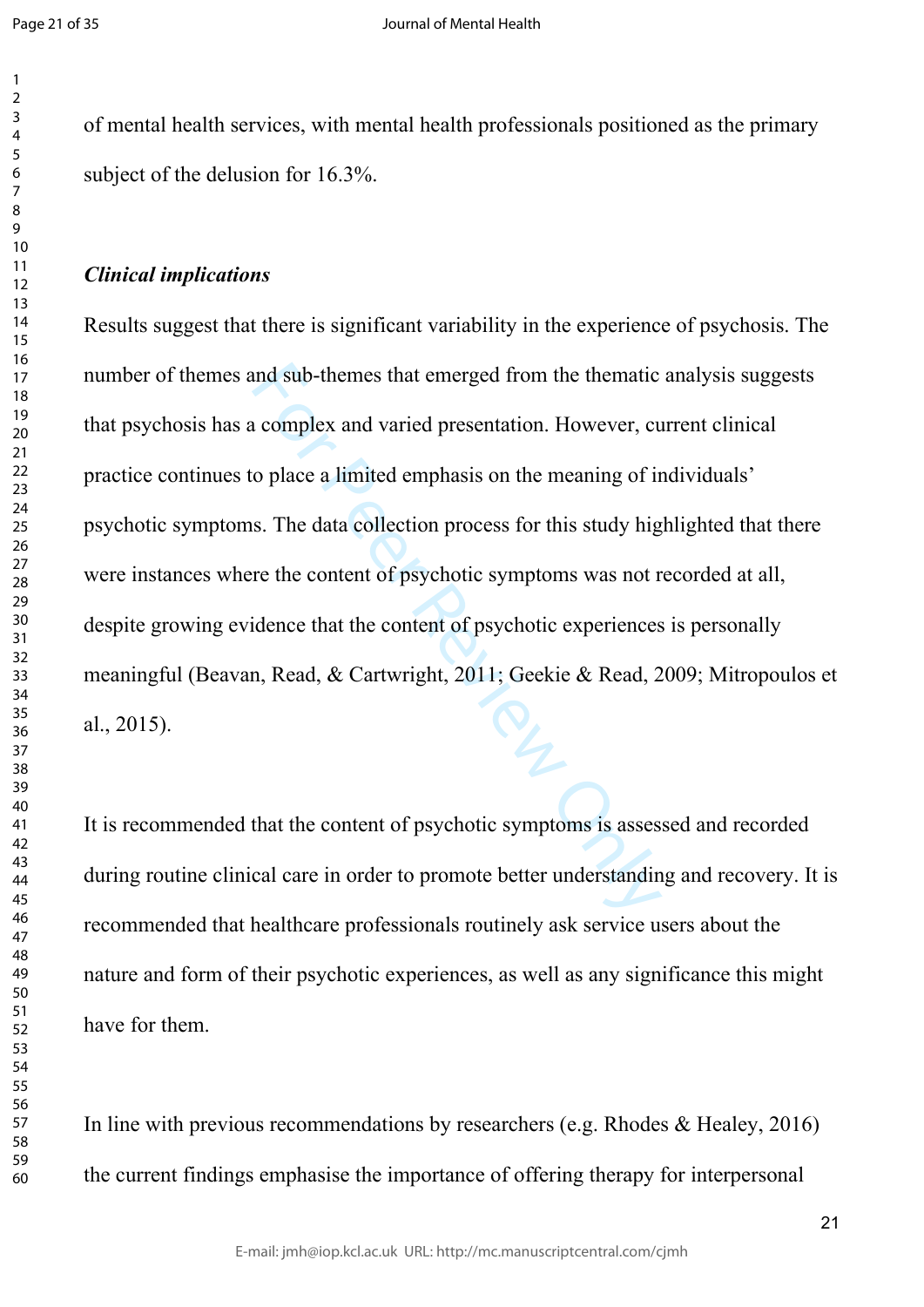$\mathbf{1}$ 

Example 2008; Freeman et al., 1998; Morrison,<br>terventions may be improved by targeting inter<br>content and phenomenology (McCarthy-Jones<br>also likely to benefit from interventions drawing<br>ces Movement, which highlights the re difficulties including the long-term effects of trauma. Given that many of the themes outlined in the current study are of an interpersonal nature, it is recommended that the content of psychotic symptoms, and their meaning, is a focus of treatment. This may be in the form of psychological therapy, including exploration of the developmental, social and psychological factors that contribute to the development of psychotic symptoms (Close & Garety, 1998; Freeman et al., 1998; Morrison, 2001). The efficacy of psychological interventions may be improved by targeting interventions based on psychotic symptom content and phenomenology (McCarthy-Jones, 2014). Individuals with psychosis are also likely to benefit from interventions drawing on the principles of the Hearing Voices Movement, which highlights the relevance of life experiences in the development of psychosis (Corstens, Longden, McCarthy-Jones, Waddingham &<br>Thomas, 2014; Romme & Escher, 1989).<br>Strengths and limitations of the study Thomas, 2014; Romme & Escher, 1989).

## *Strengths and limitations of the study*

The present study was strengthened by the use of a moderately large sample  $(n=160)$ to explore psychotic symptom thematic content, as well as an innovative methodology which allowed a more detailed and direct understanding of individuals' experience of psychosis.

However, the study's reliance on electronic medical records also had disadvantages. Recording the symptom content based on medical records meant that the data collected was subject to biases at two stages. Firstly, at the point of mental health staff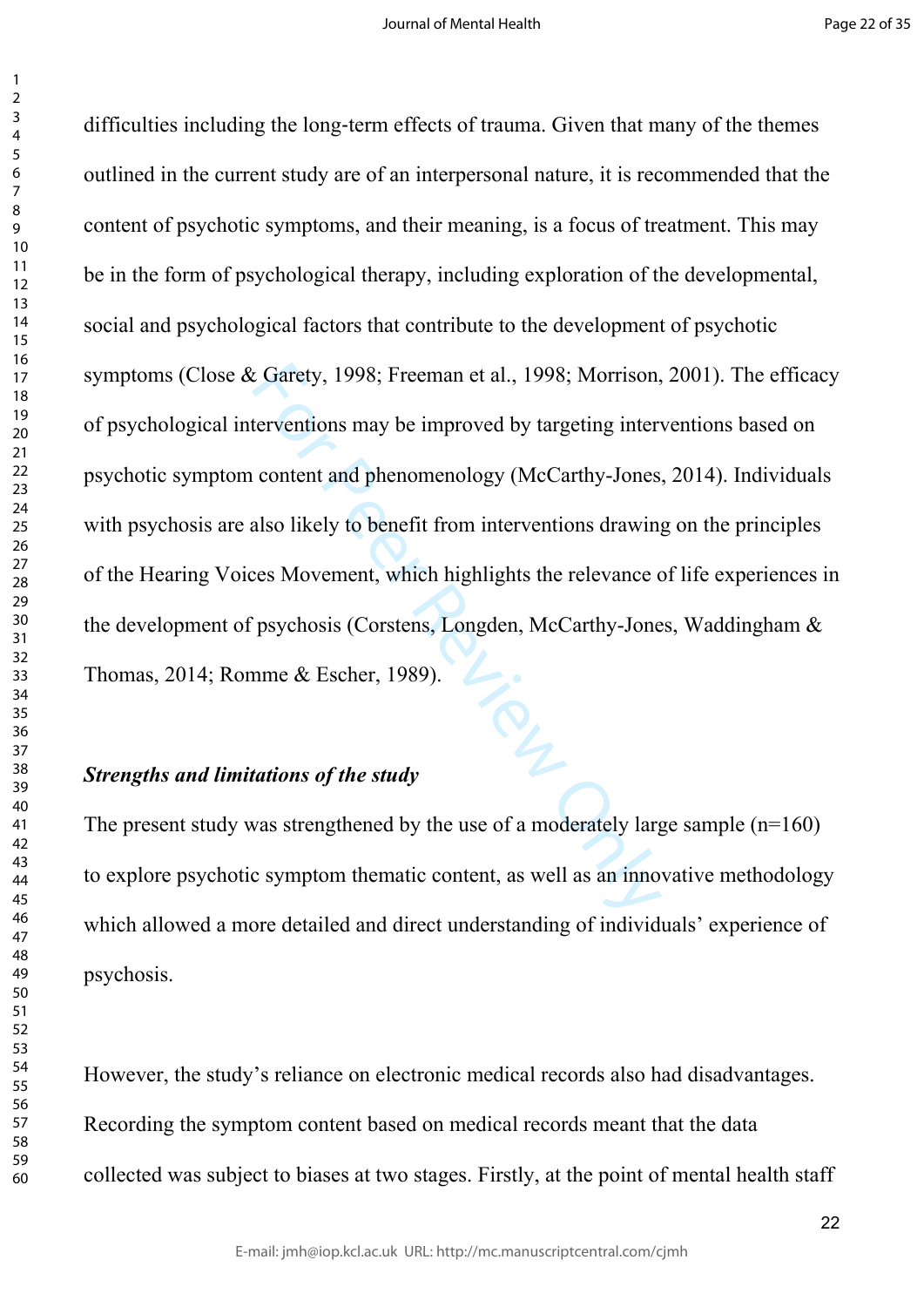learning about the experiences, for example if participants chose not to disclose their experiences to staff. Secondly, there may have been failures of recording experiences, where time-pressured mental health staff may not have recorded all the content disclosed to them. As such, it is assumed that not all relevant content was recorded, and therefore available for analysis.

is that data analysis was subject to bias. An increase used, with the aim of remaining independent pre-existing classifications of psychotic symptotic analysis were evidently driven by the pre-existing service evidently dr A further limitation is that data analysis was subject to bias. An inductive approach to thematic analysis was used, with the aim of remaining independent from the author's prior knowledge of pre-existing classifications of psychotic symptoms. However, the results of the thematic analysis were evidently driven by the pre-existing concepts of hallucinations and delusions. The authors note that there may have been alternative ways of conceptualising service users' experiences, particularly for those whose experiences cross the boundaries of hallucinations and delusions, or those who experience additional psychotic symptoms such as thought disorder. The risk of bias in data analysis was reduced by employing an inter-rater reliability check. However, the robustness of this measure could have been increased by including more than one rater and auditor.

### *Future research*

Results illustrate the extensive and varied experience of psychosis and support an argument that future research should attend to the meaning and content of psychotic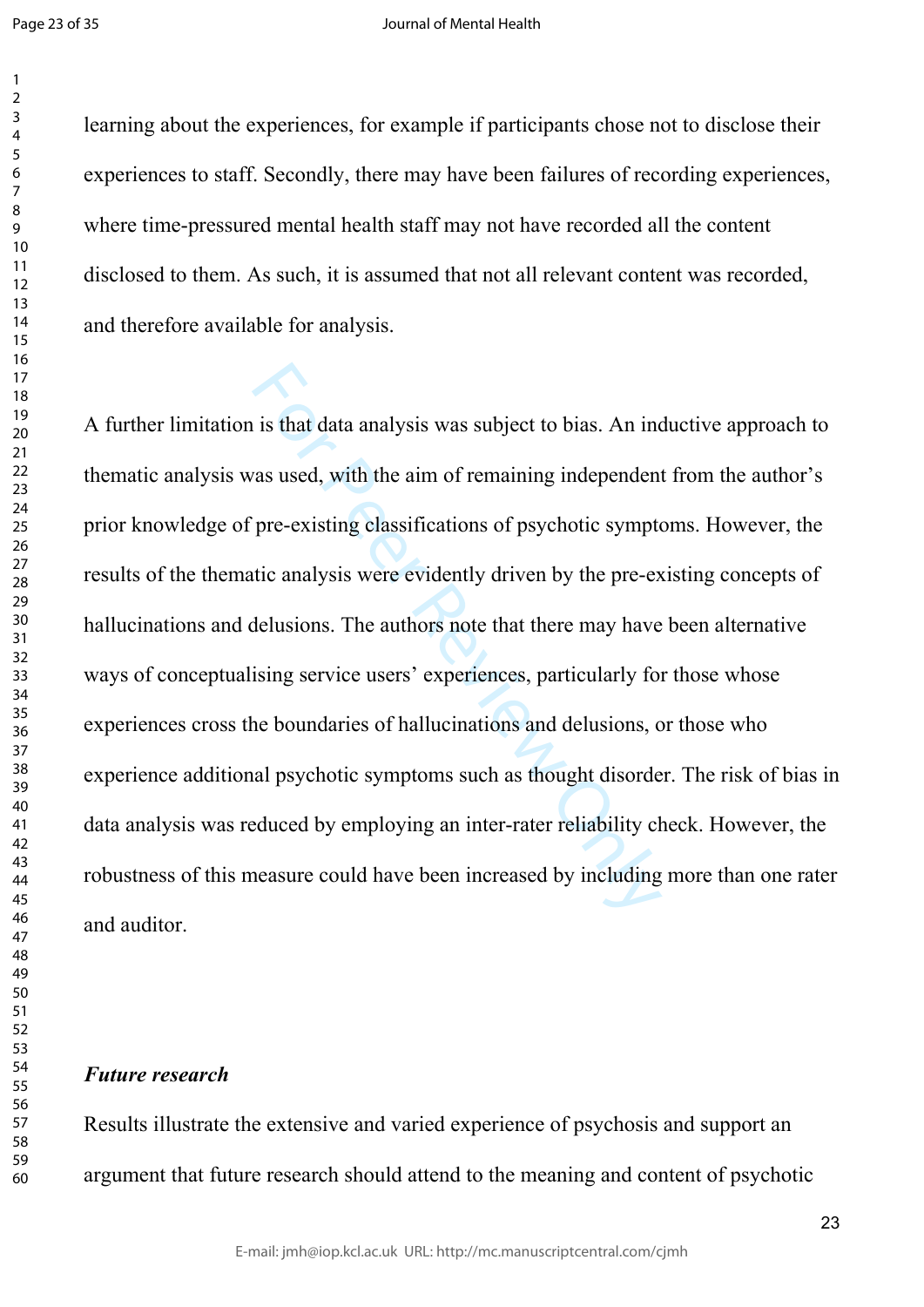experiences. Future research might replicate the current study in a range of countries and across different cultures (Fernando, 2003; Taitimu, Read & McIntosh, 2017), using similar retrospective case report analysis or in-depth interviews.

## **Conclusion**

 $\mathbf{1}$  $\overline{2}$  $\overline{3}$  $\overline{4}$  $\overline{7}$ 

This study aimed to explore the thematic content of psychotic symptoms in a first episode psychosis population. The results illustrate the extensive and varied experience of psychosis within this sample. Based on the findings of this study, it is hoped that future research studies and mental health services will attend to the meaning and content of psychotic experiences.

MENTON PL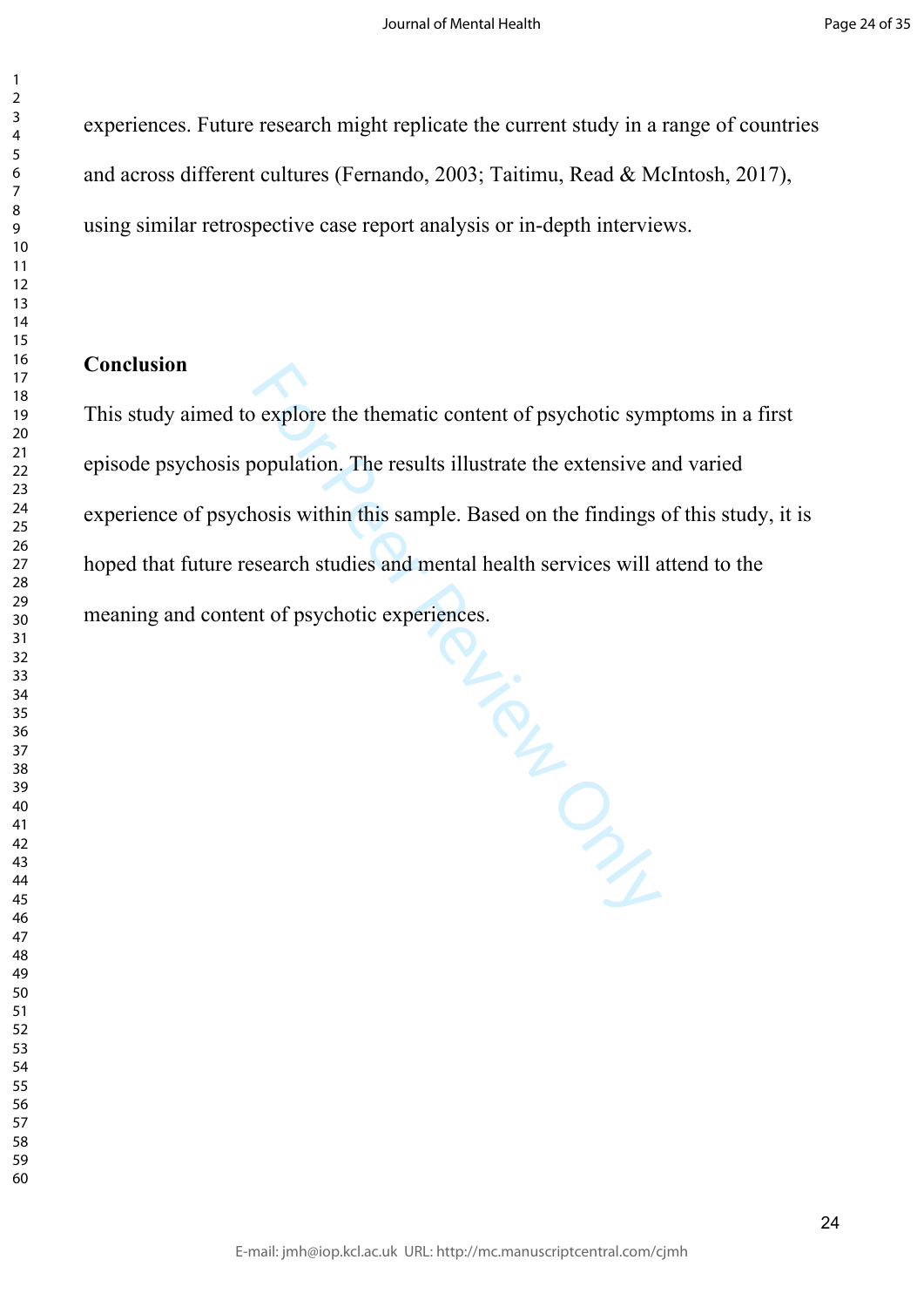#### 123456789  $\overline{2}$  $\overline{3}$  $\overline{4}$ 5 6  $\overline{7}$ 8 9 10 11 12 13 14 15 16 17 18 19 20 21 22 23 24 25 26 27 28 29 30 31 32 33 34 35 36 37 38 39 40 41 42 43 44 45 46 47 48 49 50 51 52 53 54 55 56 57 58 59

60

# **References**

Baird, J., Bell, S., Brabban, A., Burbach, F., Campbell, A., Dodgson, G., ... & Hember, M. (2012). IRIS Guidelines: Early Intervention in Psychosis IRIS Guidelines Update September 2012.

Beavan, V. & Read, J. (2010) Hearing voices and listening to what they say: the importance of voice content in understanding and working with distressing voices. *Journal of Nervous and Mental Disorders, 198*(3), 201–205.

Beavan, V., Read, J., & Cartwright, C. (2011). The prevalence of voice-hearers in the general population: A literature review. *Journal of Mental Health*, *20*(3), 281–292.

Bentall, R. P. (2005). Madness explained: Why we must reject the Kraepelinian paradigm and replace it with a "complaint-orientated" approach to understanding mental illness. *Medical Hypotheses, 66*(2), 220–233.

I., & Cartwright, C. (2011). The prevalence of v<br>A literature review. Journal of Mental Health,<br>S). Madness explained: Why we must reject the<br>ce it with a "complaint-orientated" approach to<br>lical Hypotheses, 66(2), 220–23 Bentall, R. P., De Sousa, P., Varese, F., Wickham, S., Sitko, K., Haarmans, M., & Read, J. (2014). From adversity to psychosis: Pathways and mechanisms from specific adversities to specific symptoms. *Social Psychiatry and Psychiatric Epidemiology*, *49*(7), 1011–1022.

Berrios, G. E. (1991). Delusions as "wrong beliefs": A conceptual history. British Journal of Psychiatry, 159(Suppl. 14), 6−13.

Berry, C. & Hayward, M. (2011). What Can Qualitative Research Tell Us about Service User Perspectives of CBT for Psychosis? A Synthesis of Current Evidence. *Behavioural and Cognitive Psychotherapy, 39,* 487–494.

Braun, V., & Clark, V. (2006). Using thematic analysis in psychology. *Qualitative Research in Psychology*, *3*(2), 77–101.

British Psychological Society (2017). *Understanding psychosis and schizophrenia.*  BPS: Leicester.

Catone, G., Pisano, S., Broome, M., Lindau, J. F., Pascotto, A., & Gritti, A. (2016). Continuity between stressful experiences and delusion content in adolescents with psychotic disorders – a pilot study. *Scandinavian Journal of Child and Adolescent Psychiatry and Psychology, 4*(1), 14-22.

Close, H., & Garety, P. A. (1998). Cognitive assessment of voices: Further developments in understanding the emotional impact of voices. *British Journal of Clinical Psychology*, *37*(2), 173–188.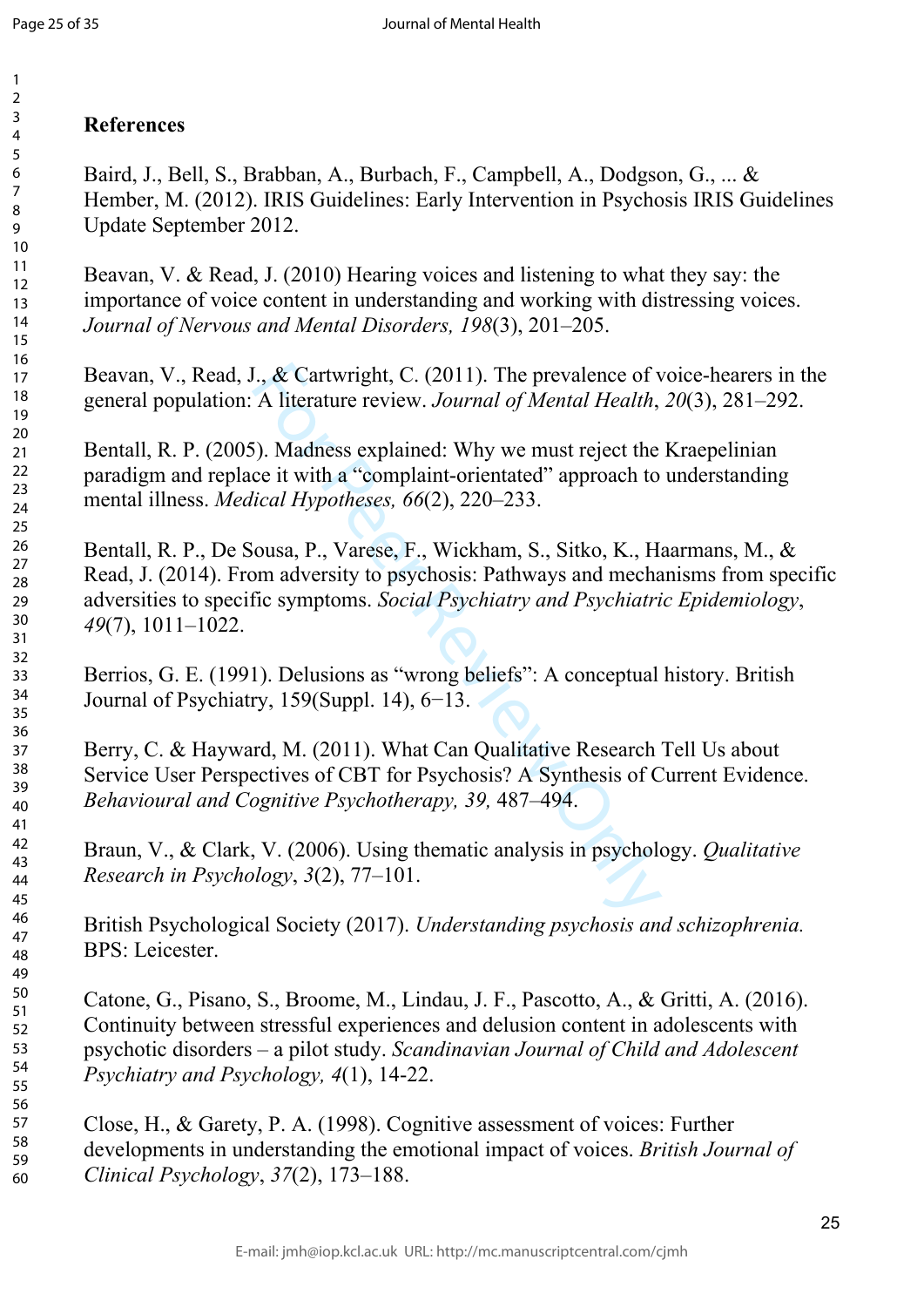Conrad, A. M., Lewin, T. J., Sly, K. A., Schall, U., Halpin, S. A., Hunter, M., & Carr, V. J. (2014). Ten-year audit of clients presenting to a specialised service for young people experiencing or at increased risk for psychosis, *BMC Psychiatry, 14*(1), 318.

123456789

 $\mathbf{1}$  $\overline{2}$  $\overline{3}$  $\overline{4}$ 5 6  $\overline{7}$ 8 9

Corstens, D., & Longden, E. (2013). The origins of voices: links between life history and voice hearing in a survey of 100 cases. Psychosis: Psychological, Social and. *Psychosis: Psychological, Social and Integrative Approaches*, *5*(3), 270–285.

Corstens, D., Longden, E., McCarthy-Jones, S., Waddingham, R., & Thomas, N. (2014). Emerging perspectives from the hearing voices movement: Implications for research and practice. *Schizophrenia Bulletin, 40*(4), 285–294.

Falukozi, E., & Addington, J. (2012). Impact of Trauma on Attenuated Psychotic Symptoms. *Psychosis*, *4*(3), 203–212.

Fernando, S. (2003). *Cultural Diversity, Mental Health and Psychiatry.* London: Routledge.

erspectives from the hearing voices movement.<br>
E. *Schizophrenia Bulletin, 40*(4), 285–294.<br>
dington, J. (2012). Impact of Trauma on Attenu<br>
sis, 4(3), 203–212.<br>
). *Cultural Diversity, Mental Health and Psychiany, P. A.,* Freeman, D., Garety, P. A., Fowler, D., Kuipers, E., Dunn, G., Bebbington, P., & Hadley, C. (1998). The London-East Anglia randomized controlled trial of cognitivebehaviour therapy for psychosis IV: Self-esteem and persecutory delusions. *The British Journal of Clinical Psychology, 37*(4), 415–30.

Geekie, J., & Read, J. (2009). *Making Sense of Madness*. Hove, England: Routledge.

Haarmans, M., Vass, V., & Bentall, R. P. (2016). Voices' use of gender, race and other social categories to undermine female voice-hearers: Implications for incorporating intersectionality within CBT for psychosis. *Psychosis: Psychological, Social and Integrative Approaches, 8*(3), 203–213.

Hardy, A., Fowler, D., Freeman, D., Smith, B., Steel, C., Evans, J., … Dunn, G. (2005). Trauma and hallucinatory experience in psychosis. *Journal of Nervous and Mental Disease*, *193*(8), 501–507.

Jakes, S., Rhodes, J., & Issa, S. (2004). Are the themes of delusional beliefs related to the themes of life-problems and goals?. *Journal of Mental Health, 13*(6), 611-619.

Kiran, C., & Chaudhury, S. (2009). Understanding delusions. *Industrial Psychiatry Journal*, *18*(1), 3–18.

McCarthy-Jones, S., Romero, M. C., McCarthy-Jones, R., Dillon, J., Cooper-Rompato, C., Kieran, K., Kaufman, M. & Blackman, L. (2015). Hearing the unheard: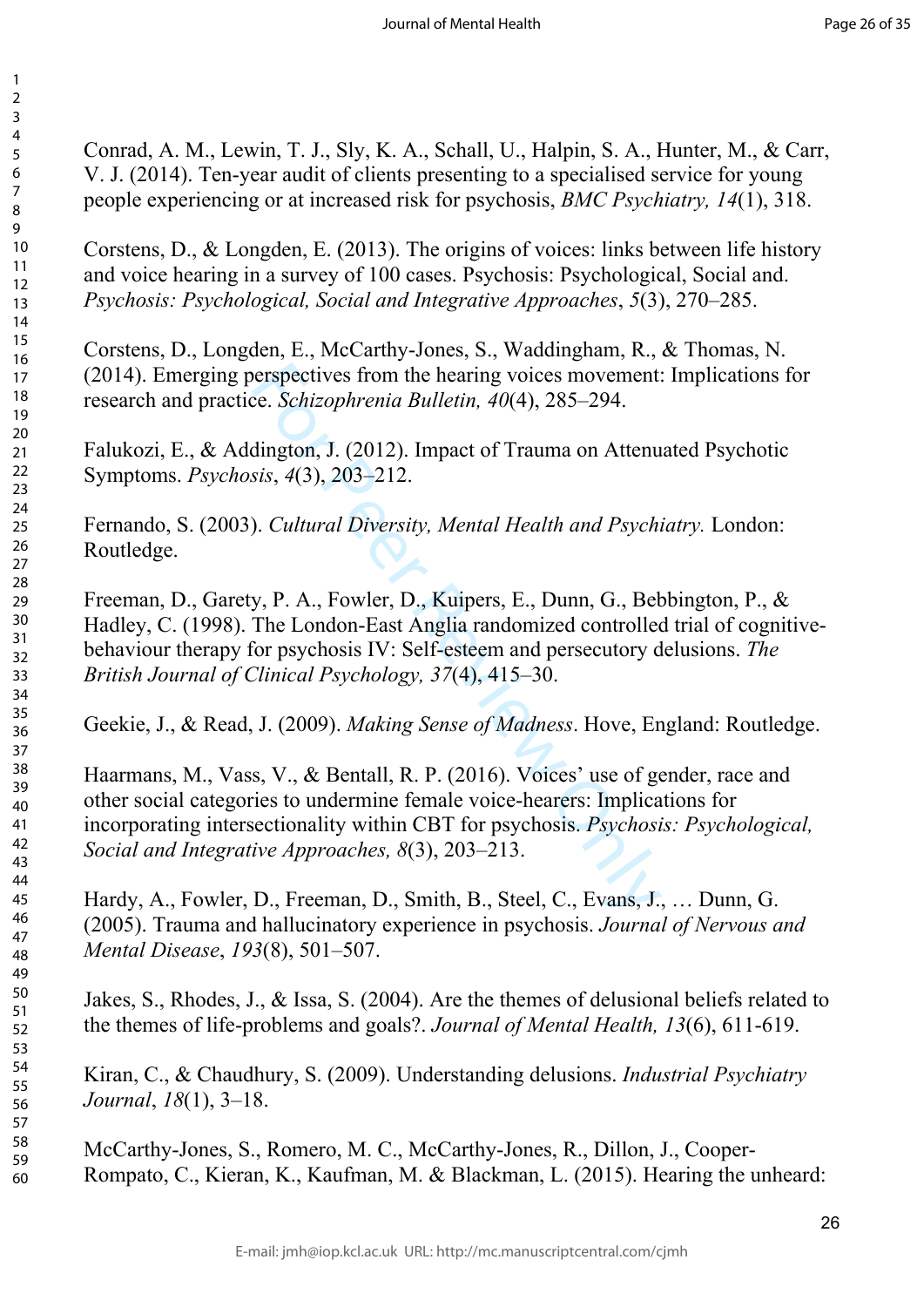An interdisciplinary, mixed methodology study of women's experiences of hearing voices (auditory verbal hallucinations). *Frontiers in Psychiatry, 6*(1), 1071.

McCarthy-Jones, S., Trauer, T., Mackinnon, A., Sims, E., Thomas, N., & Copolov, D. L. (2014). A new phenomenological survey of auditory hallucinations: evidence for subtypes and implications for theory and practice. *Schizophrenia bulletin, 40*(1), 231- 235.

McCarthy-Jones, S., Thomas, N., Strauss, C., Dodgson, G., Jones, N., Woods, A., ... & Kingdon, D. (2014). Better than mermaids and stray dogs? Subtyping auditory verbal hallucinations and its implications for research and practice. *Schizophrenia bulletin, 40*(4), S275-S284.

ts implications for research and practice. *Schize*<br>
Gorgoli, D., Houlis, D., Korompili, K., Lagiou<br>
and societal prescriptions of gender; a study of 1<br>
ogical, *Social and Integrative Approaches*, 7(4)<br>
01). The interpre Mitropoulos, G. B., Gorgoli, D., Houlis, D., Korompili, K., Lagiou, C., & Gerontas, A. (2015). Psychosis and societal prescriptions of gender; a study of 174 inpatients. *Psychosis: Psychological, Social and Integrative Approaches, 7*(4), 324–335.

Morrison, A. P. (2001). The interpretation of intrusions in psychosis: An integrative cognitive approach to hallucinations and delusions. *Behavioural and Cognitive Psychotherapy, 29*(3), 257–276.

Read, J., & Argyle, N. (1999). Hallucinations, delusions and thought disorder among adult psychiatric inpatients with a history of child abuse. *Psychiatric Services*, *50*(11), 1467–1472.

Read, J., & Dillon, J. (eds.) (2013). *Models of Madness: Psychological, Social and Biological Approaches to Psychosis.* London: Routledge,

Read, J., Harper, D., Tucker, I., & Kennedy, A. (2018a). Do mental health services identify child abuse and neglect? A systematic review. *International Journal of Mental Health Nursing, 27,* 7-19.

Read, J., Harper, D., Tucker, I., & Kennedy, A. (2018b). How do mental health services respond when child abuse or neglect become known? A literature review. *International Journal of Mental Health Nursing, 27,* 1606-1617.

Reiff, M., Castille, D. M., Muenzenmaier, K., & Link, B. (2012). Childhood abuse and the content of adult psychotic symptoms. *Psychological Trauma: Theory, Research, Practice, and Policy*, *4*(4), 356–369.

Rhodes, J., Jakes, S., & Robinson, J. (2005). A qualitative analysis of delusional content. *Journal of Mental Health*, *14*(4), 383–398.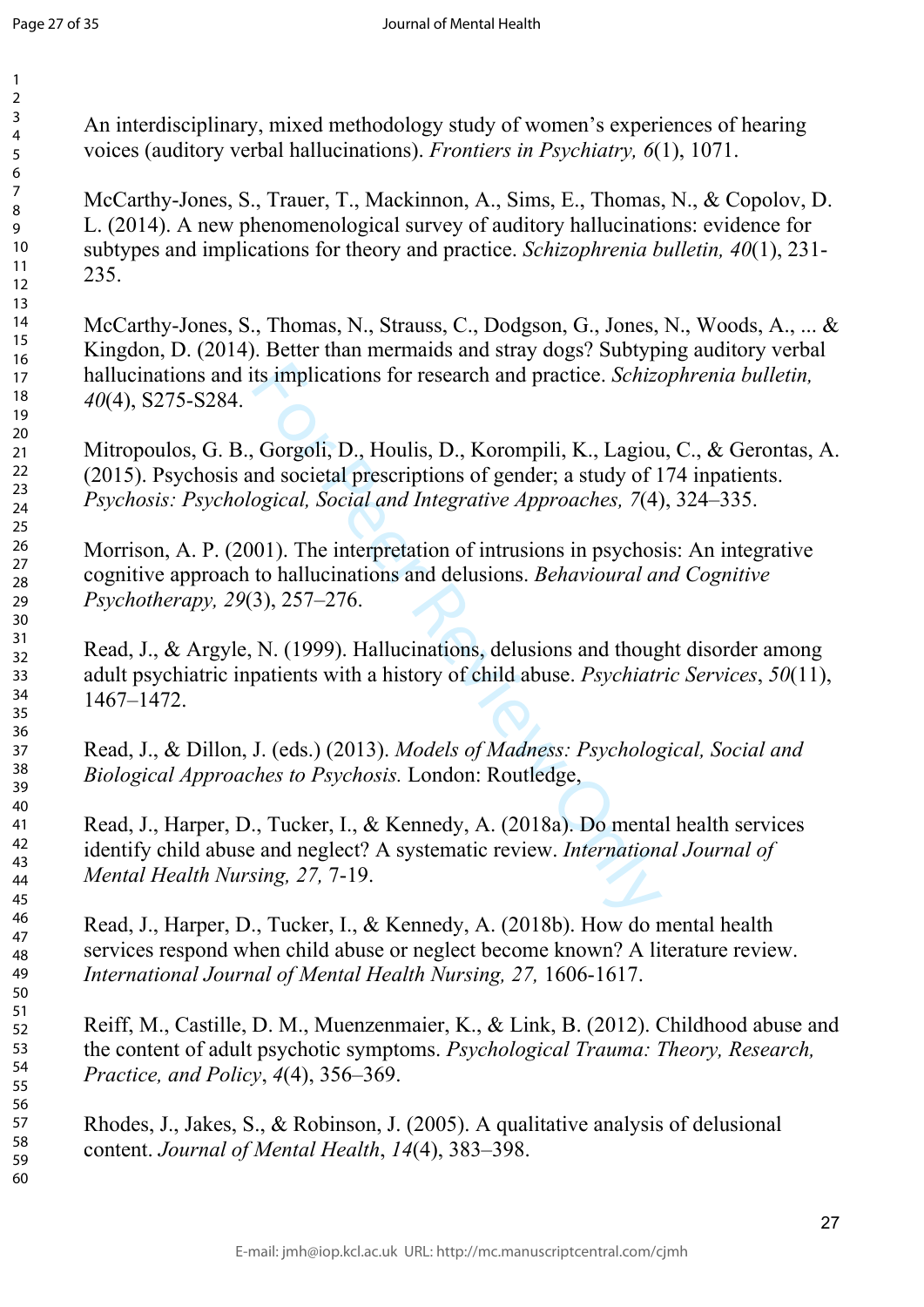Rhodes, J. E., & Healey, L. J. (2017). 'Many die in the hurricane': An Interpretative Phenomenological Analysis of Adults with Psychosis and a History of Childhood Physical Abuse. *Clinical psychology & psychotherapy, 24*(3), 737-746.

 $\mathbf{1}$  $\overline{2}$  $\overline{4}$  $\overline{7}$ 

Rhodes, J. E., O'Neill, N. D., & Nel, P. W. (2018). Psychosis and sexual abuse: An interpretative phenomenological analysis. *Clinical psychology & psychotherapy,*  (4), 540-549.

Romme, M. A., & Escher, A. D. (1989). Hearing Voices. *Schizophrenia Bulletin*, (2), 209–216.

Stompe, T., Ortwein-Swoboda, G., Ritter, K., & Schanda, H. (2003). Old wine in new bottles? Stability and plasticity of the contents of schizophrenic delusions. *Psychopathology*, *36*(1), 6–12.

Taitimu, M., Read, J., & Mcintosh, T. (2018). How Māori understand what Western psychiatry calls 'schizophrenia'. *Transcultural Psychiatry, 55,* 153-177.

THE PRINCIP

Wood, L., Burke, E. & Morrison, A. (2013). Individual Cognitive Behavioural Therapy for Psychosis (CBTp): A Systematic Review of Qualitative Literature. *Behavioural and Cognitive Psychotherapy, 43*(3), 285–297.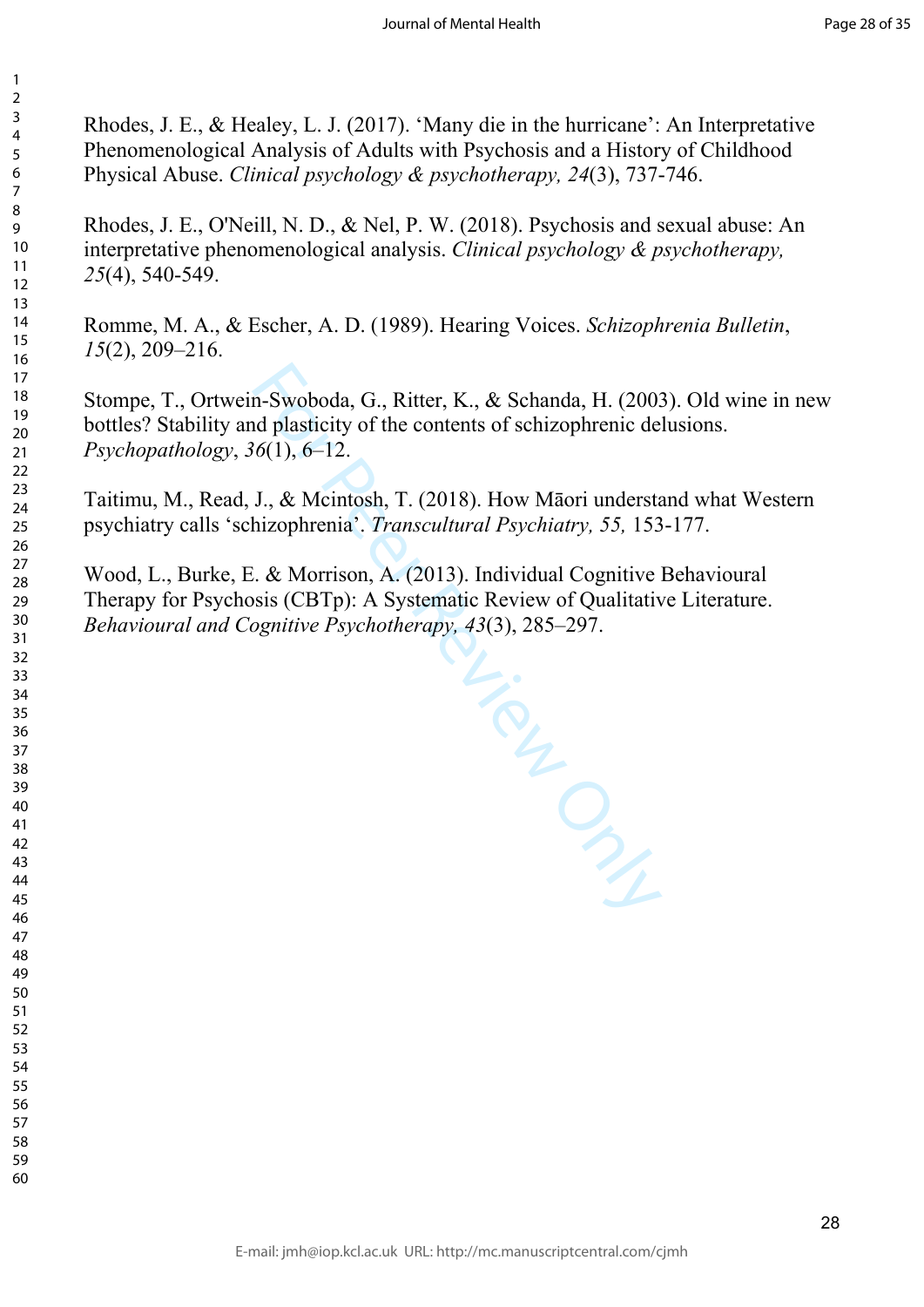# **Table 1. Participant characteristics**

| Characteristic                                | <b>Total</b> | <b>Male</b>             | Female   |
|-----------------------------------------------|--------------|-------------------------|----------|
| Gender                                        | 160          | 80                      | 80       |
| Age at entry to service M (SD)                | 23.74        | 23.07                   | 24.41    |
|                                               | (5.57)       | (5.43)                  | (5.68)   |
| Ethnic background $N$ (%)                     |              |                         |          |
| White – British/ English/ Irish/ Other        | 84           | 42                      | 42       |
|                                               | (52.50)      | (52.50)                 | (52.50)  |
| Black or Black British – African/ Caribbean/  | 50           | 26                      | 24       |
| Other                                         | (31.25)      | (32.50)                 | (30.00)  |
| Asian or Asian British - Pakistani/ Indian/   | 17           | 8(10.00)                | 9(11.25) |
| Bangladeshi/ Other                            | (10.63)      |                         |          |
| Mixed ethnicity                               | 1(0.63)      | 0(0.00)                 | 1(1.25)  |
| Any other ethnicity                           | 7(4.38)      | 1(1.25)                 | 6(7.50)  |
| Not listed                                    | 4(2.50)      | 3(3.75)                 | 1(1.25)  |
|                                               |              |                         |          |
| Diagnosis $N(\%)$                             |              |                         |          |
| Not listed                                    | 47           | 22                      | 25       |
|                                               | (29.38)      | (27.50)                 | (31.25)  |
| Mental and behavioural disorder due to        | 22           | 16                      | 6(7.50)  |
| substance use                                 | (13.75)      | (20.00)                 |          |
| Paranoid schizophrenia/ schizophrenia         | 18           | 12                      | 6(7.50)  |
| unspecified                                   | (11.25)      | (15.00)                 |          |
| Unspecified nonorganic psychosis              | 24           | 10                      | 14       |
|                                               | (15.00)      | (12.50)                 | (17.50)  |
| Mania with psychotic symptoms                 | 8(5.00)      | 6(7.50)                 | 2(2.50)  |
| Acute and transient psychotic disorder        | 10(6.25)     | 4(5.00)                 | 6(7.50)  |
| Non-psychotic diagnosis                       | 12(7.50)     | 4(5.00)                 | 8(10.00) |
| Other nonorganic psychotic disorders          |              | $3(1.88)$ $2(2.50)$     | 1(1.25)  |
| Acute polymorphic psychotic disorder          |              | $3(1.88)$ $1(1.25)$     | 2(2.50)  |
| Other acute and transient psychotic disorders |              | $2(1.25) \quad 1(1.25)$ | 1(1.25)  |
| Schizoaffective disorder                      |              | $5(3.13) \quad 1(1.25)$ | 4(5.00)  |
| Severe depressive episode with psychotic      | 5(3.13)      | 1(1.25)                 | 4(5.00)  |
| symptoms                                      |              |                         |          |
| Puerperal mental disorder, unspecified        | 1(0.63)      | 0(0.00)                 | 1(1.25)  |
|                                               |              |                         |          |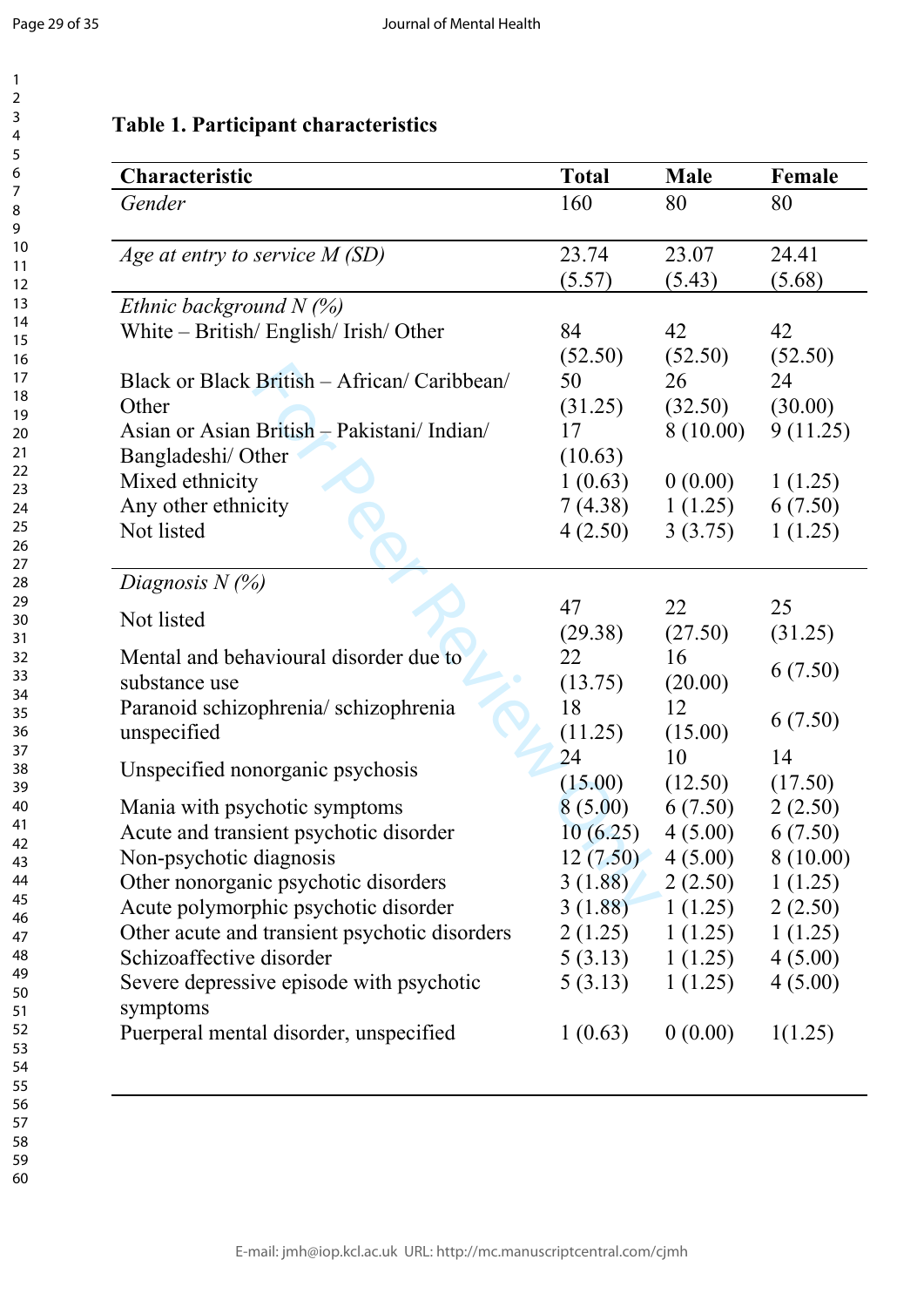## **Table 2. Frequency of delusional themes**

| <b>THEME/Subtheme</b>                                        | <b>Total</b>             | $\frac{0}{0}$ |
|--------------------------------------------------------------|--------------------------|---------------|
| <b>BEING HARMED, ATTACKED OR KILLED</b>                      | 88                       | 55.0          |
| Being harmed, attacked or killed (non-specific)              | 66                       | 41.3          |
| Poison                                                       | 12                       | 7.5           |
| Black magic/curse                                            | 14                       | 8.8           |
| Break in/intruders                                           | 20                       | 12.5          |
| Theft                                                        | $\overline{\mathcal{L}}$ | 4.4           |
| People harming family members                                | 21                       | 13.1          |
| <b>BEING MONITORED OR FOLLOWED BY OTHERS</b>                 | 77                       | 48.1          |
| Being monitored or followed by others (non-specific)         | 47                       | 29.4          |
| Monitored by known people                                    | 14                       | 8.8           |
| Monitored by electronic devices                              | 33                       | 20.6          |
| Monitored by authorities, police or government organisations | 10                       | 6.3           |
| Followed by others                                           | 27                       | 16.9          |
| <b>BEING TALKED/ LAUGHED ABOUT OR LOOKED AT</b>              | 48                       | 30.0          |
| People talking about them                                    | 36                       | 22.5          |
| People laughing about them                                   | 10                       | 6.3           |
| People looking at them                                       | 19                       | 11.9          |
| <b>RECEIVING MESSAGES OR SIGNS</b>                           | 45                       | 28.1          |
| Signs/connections                                            | 13                       | 8.1           |
| <b>Messages</b>                                              | 35                       | 21.9          |
| <b>BODY IS CHANGED OR DAMAGED</b>                            | 40                       | 25.0          |
| Body is changed or damaged (non-specific)                    | 19                       | 11.9          |
| Genitals/ sexual organs                                      | 7                        | 4.4           |
| Objects inserted/removed from body                           | 9                        | 5.6           |
| Pregnancy                                                    | 10                       | 6.3           |
| Dirty or malodorous                                          | 6                        | 3.8           |
| <b>CONSPIRACY</b>                                            | 37                       | 23.1          |
| Conspiracy (non-specific)                                    | 18                       | 11.3          |
| Family conspiring against them                               | 17                       | 10.6          |
| Authorities, police or government organisations conspiring   |                          |               |
| against them                                                 | 8                        | 5.0           |
| Conspiracy with mental health services                       | 8                        | 5.0           |
| <b>SPECIAL POWERS OR ABILITIES</b>                           | 33                       | 20.6          |
| Special powers or abilities (non-specific)                   | 26                       | 16.3          |
| Telepathy or advanced communication/ understanding           | 12                       | 7.5           |
| <b>RELIGIOUS</b>                                             | 33                       | 20.6          |
| Demons/ devil/ evil spirit                                   | 19                       | 11.9          |
| Prophecy                                                     | 12                       | 7.5           |
| Divine mission                                               | 10                       | 6.3           |
| In communication with God                                    | 14                       | 8.8           |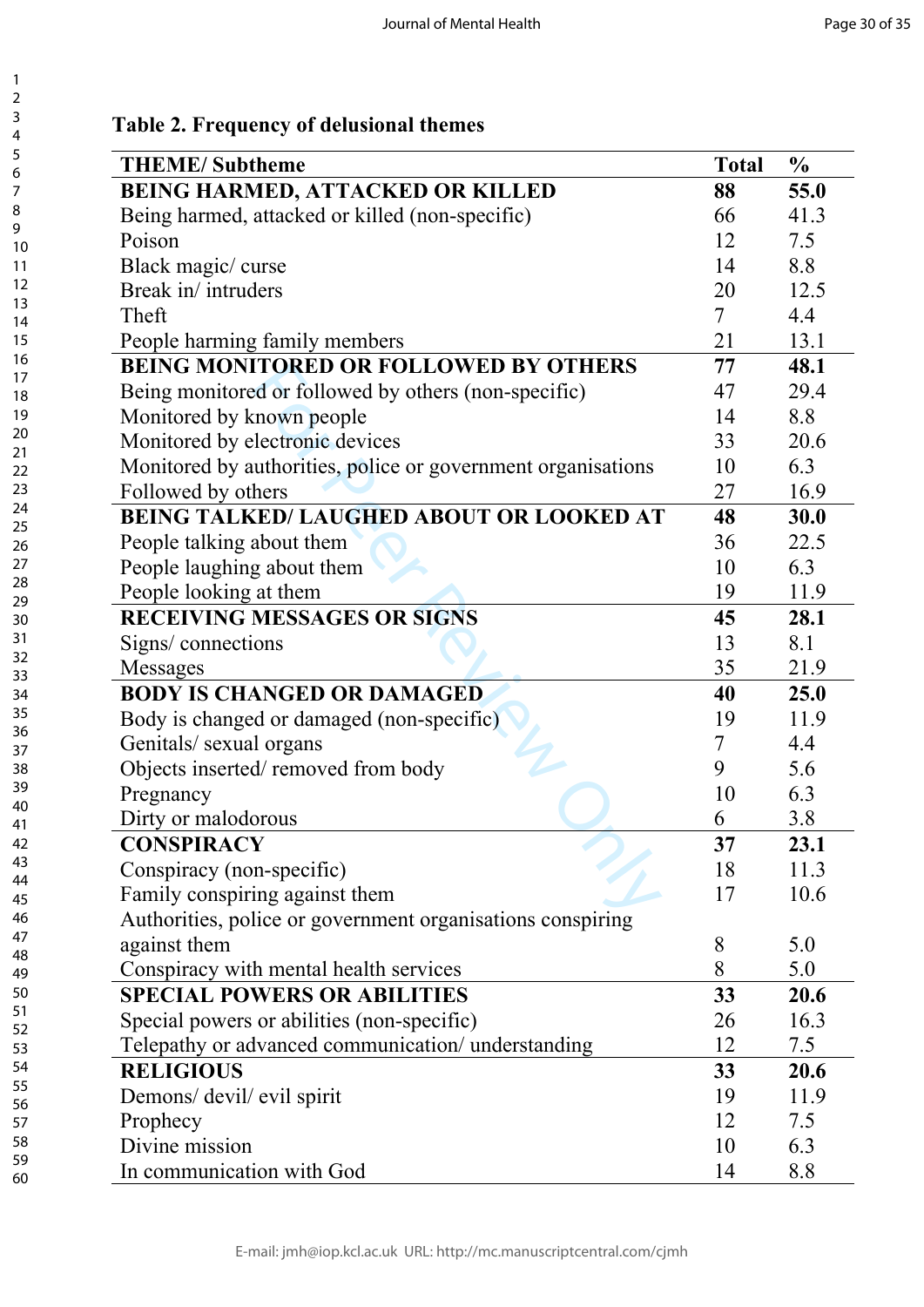| POSSESSION OR CONTROL                           | 32 | 20.0 |  |
|-------------------------------------------------|----|------|--|
| Possession or control (non-specific)            | 10 | 6.3  |  |
| Thoughts are being controlled                   | 9  | 5.6  |  |
| Actions are being controlled                    | 12 | 7.5  |  |
| Known person is controlling them                | 6  | 3.8  |  |
| Organisation is controlling them                | 5  | 3.1  |  |
| Devil, demon or spirit is controlling them      | 5  | 3.1  |  |
| <b>DISTRUST OF MENTAL HEALTH SERVICES/</b>      |    |      |  |
| <b>TREATMENT</b>                                | 30 | 18.8 |  |
| Mental health staff                             | 22 | 13.8 |  |
| Medication                                      | 10 | 6.3  |  |
| SUCCESSFUL/POWERFUL/IMPORTANT                   | 24 | 15.0 |  |
| Successful/powerful/important (non-specific)    | 8  | 5.0  |  |
| Achievement/wealth                              | 8  | 5.0  |  |
| Position of power/influence                     | 20 | 12.5 |  |
| Connection to royalty                           | 6  | 3.8  |  |
| <b>SOMETHING BAD IS GOING TO HAPPEN</b>         | 19 | 11.9 |  |
| Something bad is going to happen (non-specific) | 7  | 4.4  |  |
| Large-scale disaster                            | 5  | 3.1  |  |
| Impending death                                 | 7  | 4.4  |  |
| <b>THINGS ARE NOT REAL</b>                      | 15 | 9.4  |  |
| People are not who they seem                    | 10 | 6.3  |  |
| Everything is a movie/ game/ simulation         | 5  | 3.1  |  |
| <b>RELATIONSHIPS</b>                            | 12 | 7.5  |  |
| Unfaithfulness                                  | 5  | 3.1  |  |
| Delusional relationship                         | 7  | 4.4  |  |
| <b>GUILT</b>                                    | 9  | 5.6  |  |
|                                                 |    |      |  |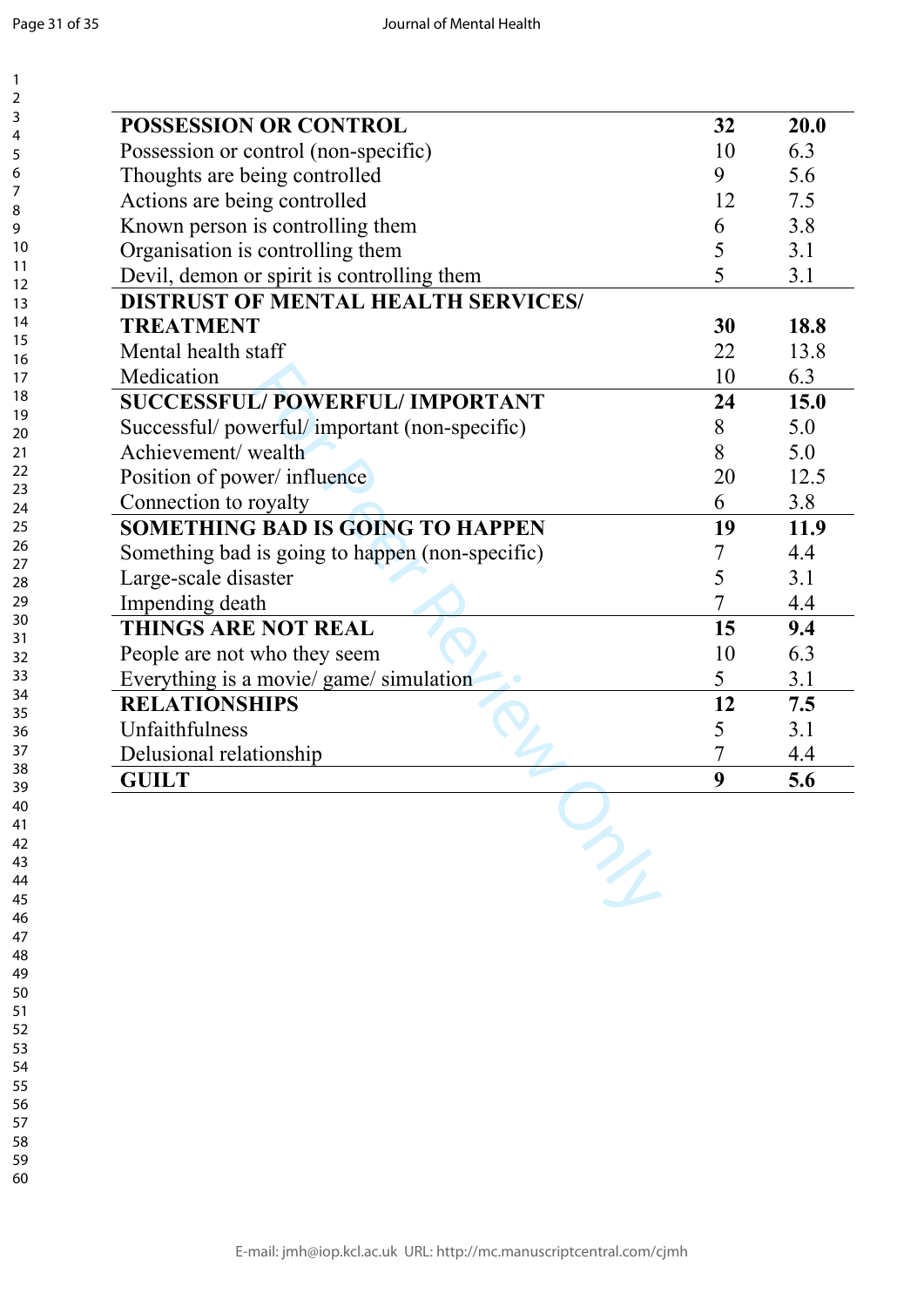## **Table 3. Subject of delusional belief**

| <b>SUBJECT OF DELUSIONAL BELIEF</b>             | 93     | 58.1 |
|-------------------------------------------------|--------|------|
| Mental health staff                             | 26     | 16.3 |
| Family                                          | 24     | 15.0 |
| Devil/demon/spirit                              | 23     | 14.4 |
| Neighbours/ flatmates                           | 19     | 11.9 |
| Authorities, police or government organisations | 19     | 11.9 |
| Parents                                         | 17     | 10.6 |
| Miscellaneous                                   | 14     | 8.8  |
| Partner/ ex-partner                             | 10     | 6.3  |
| Friends                                         | $\tau$ | 4.4  |
| Colleagues                                      | 5      | 3.1  |
| ia Richard<br>$\mathcal{P}_{\mathbf{z}}$        |        |      |

 $\mathbf{1}$  $\overline{2}$  $\overline{3}$ 

- 
- 
- 
-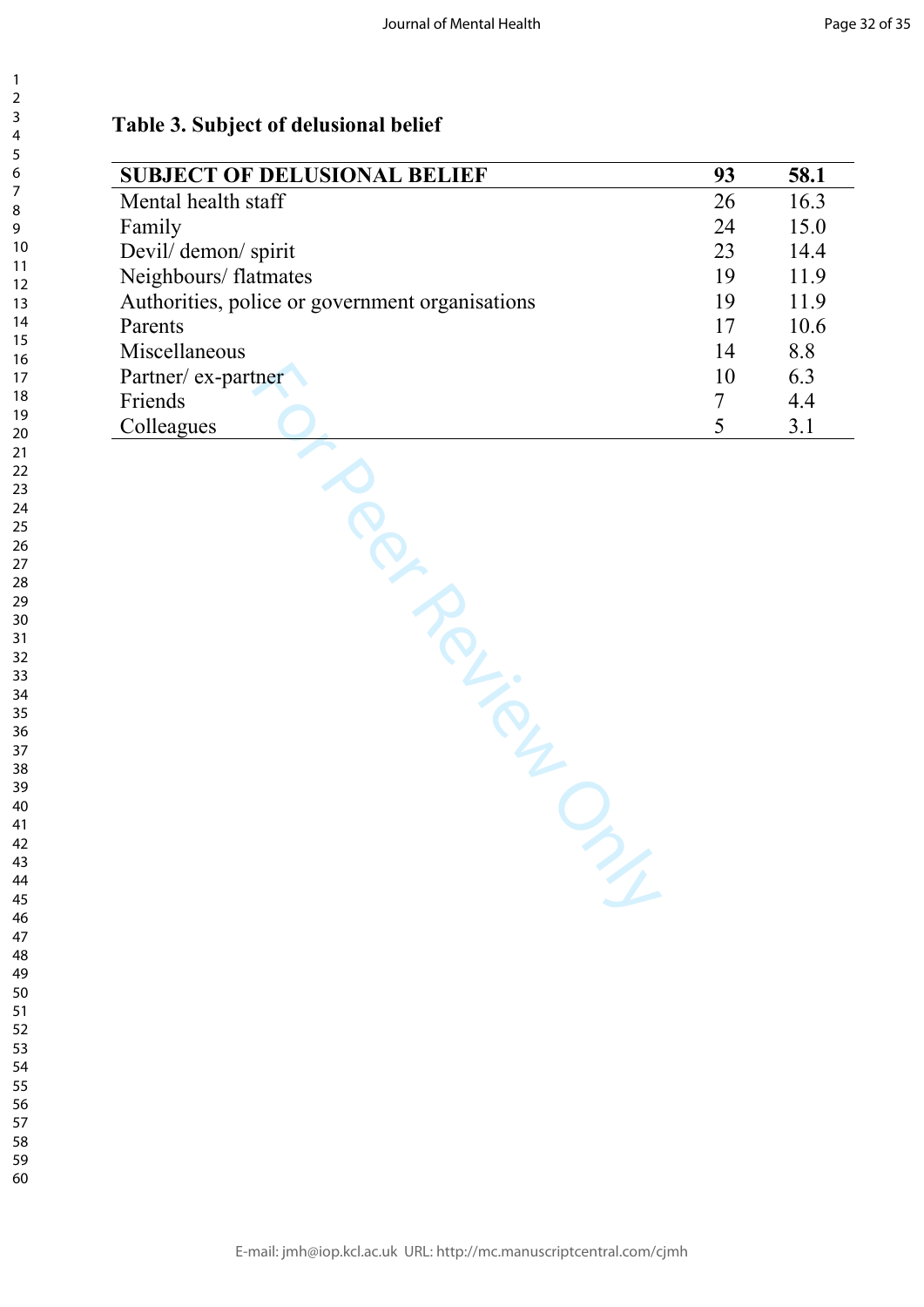$\mathbf{1}$  $\overline{2}$ 

| <b>THEME/Subtheme</b>                    | <b>Total</b> | $\frac{0}{0}$ |
|------------------------------------------|--------------|---------------|
| <b>COMMANDING VOICE</b>                  | 83           | 51.9          |
| Commanding voice (non-specific)          | 47           | 29.4          |
| To kill/ harm self                       | 49           | 30.6          |
| To kill/ harm others                     | 38           | 23.8          |
| <b>VISUAL HALLUCINATIONS</b>             | 68           | 42.5          |
| Visual hallucinations (non-specific)     | 14           | 8.8           |
| People or faces                          | 30           | 18.8          |
| Family members                           | 12           | 7.5           |
| Shadows or figures                       | 19           | 11.9          |
| Religious figures                        | 10           | 6.3           |
| Animals/insects                          | 10           | 6.3           |
| Distorted images                         | 5            | 3.1           |
| Lights/ shapes/ colours                  | 6            | 3.8           |
| Death/blood                              | 5            | 3.1           |
| DEROGATORY/CRITICAL VOICE                | 58           | 36.3          |
| Derogatory/critical voice (non-specific) | 38           | 23.8          |
| Worthless/ unwanted/ unloved             | 9            | 5.6           |
| Stupid                                   | 6            | 3.8           |
| Sexuality                                | 5            | 3.1           |
|                                          | 7            | 4.4           |
| Appearance<br>Evil/bad                   | 9            | 5.6           |
| Actions                                  | 9            |               |
| <b>THREATENING/WARNING VOICE</b>         | 35           | 5.6           |
|                                          | 8            | 21.9<br>5.0   |
| Threatening/warning voice (non-specific) |              |               |
| Threat to harm them                      | 9<br>5       | 5.6           |
| Threat to harm others                    |              | 3.1           |
| Threat related to voices                 | 6            | 3.8           |
| Warnings/reminders                       | 20           | 12.5          |
| <b>HEARING NOISES</b>                    | 34           | 21.3          |
| Hearing noises (non-specific)            | 10           | 6.3           |
| Inanimate noises                         | 10           | 6.3           |
| Crying/screaming                         | 5            | 3.1           |
| Whispering/mumbling                      | 9            | 5.6           |
| Laughter                                 | 11           | 6.9           |
| <b>A POSITIVE VOICE</b>                  | 26           | 16.3          |
| A positive voice (non-specific)          | 19           | 11.9          |
| Reassuring/encouraging                   | 7            | 4.4           |
| Protection from negative voices          | 6            | 3.8           |
| <b>TACTILE HALLUCINATIONS</b>            | 26           | 16.3          |
| Animals/insects                          | 11           | 6.9           |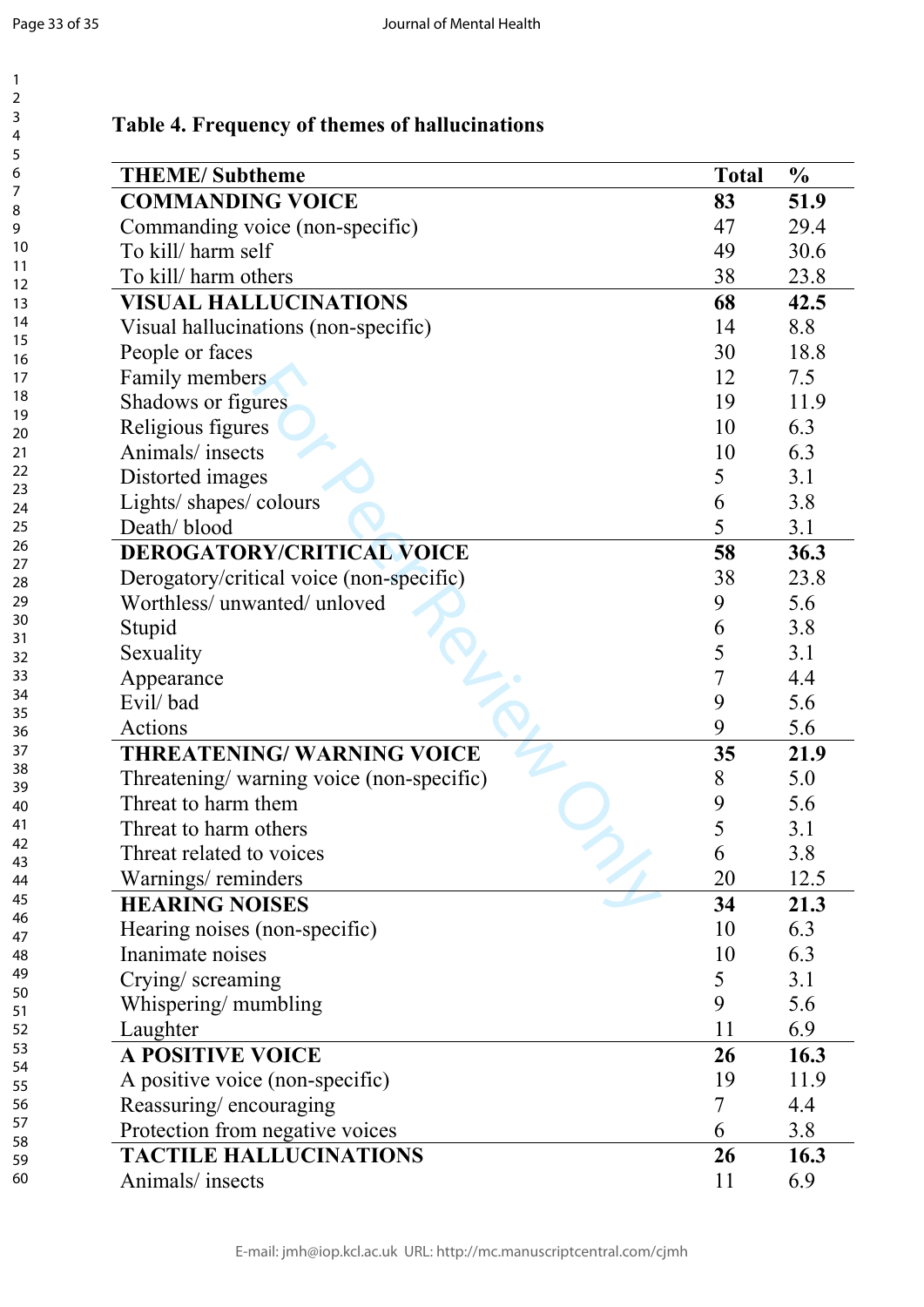| Being touched                       | 12 | 7.5  |
|-------------------------------------|----|------|
| Vibrations/itching/burning          | 9  | 5.6  |
| <b>VOICES TALKING TO EACH OTHER</b> | 22 | 13.8 |
| Talking about them                  | 14 | 8.8  |
| Talking/arguing amongst themselves  | 13 | 8.1  |
| <b>COMMENTARY</b>                   | 15 | 9.4  |
| A VOICE CALLING THEIR NAME          | 12 | 7.5  |
| <b>ALTERED TASTE OR SMELL</b>       | 11 | 6.9  |
| <b>FEELING A PRESENCE/ SPIRIT</b>   | 7  | 4.4  |
| <b>VOICES IN ANOTHER LANGUAGE</b>   | 6  | 3.8  |
|                                     |    |      |
|                                     |    |      |
|                                     |    |      |
|                                     |    |      |
|                                     |    |      |
| JEF                                 |    |      |
|                                     |    |      |
| PRIMERIES                           |    |      |
|                                     |    |      |
|                                     |    |      |
|                                     |    |      |
|                                     |    |      |
|                                     |    |      |
|                                     |    |      |
|                                     |    |      |
|                                     |    |      |
|                                     |    |      |
|                                     |    |      |
|                                     |    |      |
|                                     |    |      |
|                                     |    |      |
|                                     |    |      |

 $\mathbf{1}$  $\overline{2}$  $\overline{3}$  $\overline{4}$  $\overline{7}$